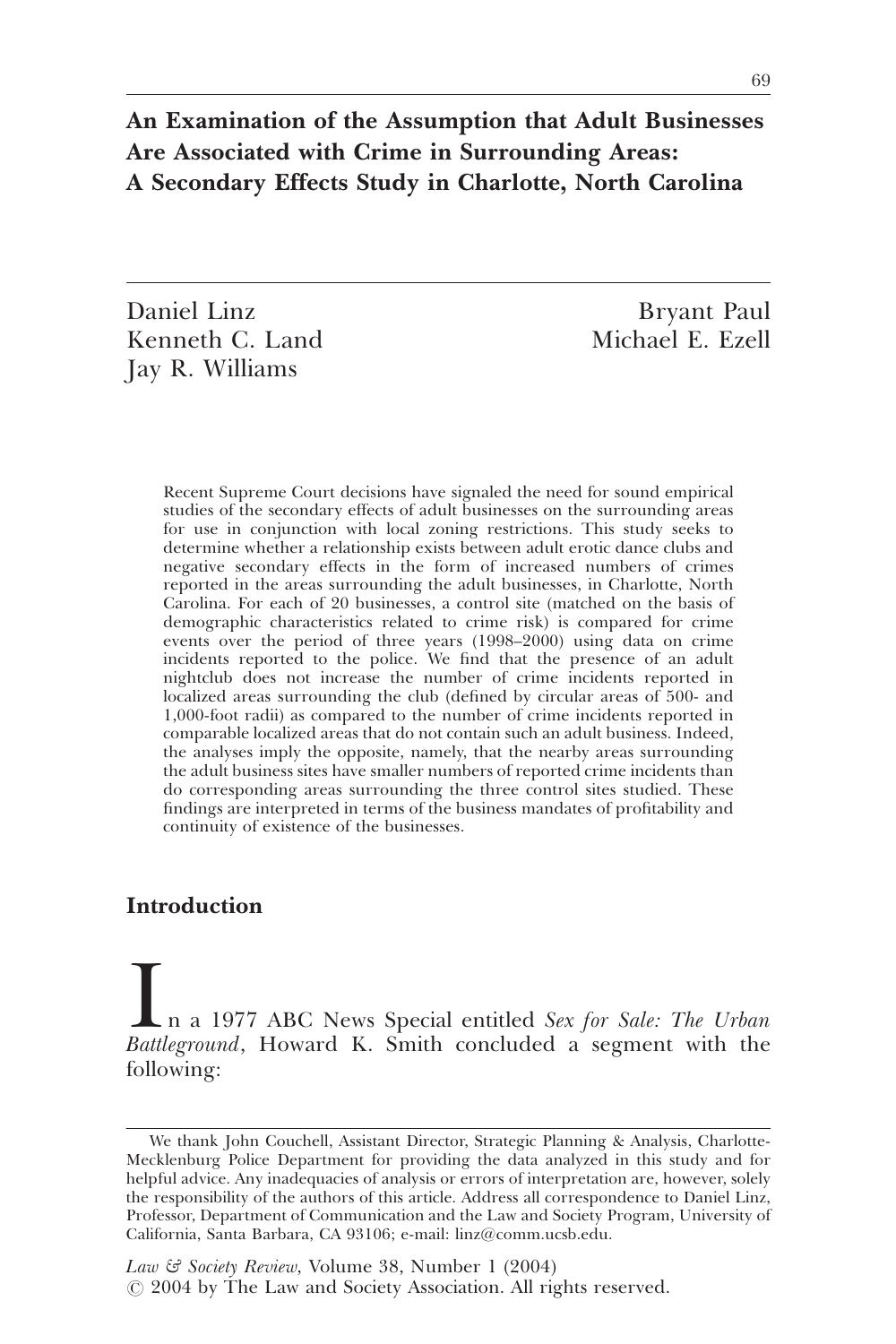Commercial sex is often called a victimless crime. We have shown that a glomeration of sex businesses, in fact, have many victims. Residents move out of the areas from fear, customers desert legitimate shops which have to sell out at a loss. City dwellers are victimized by having to pay more taxes to make up for the areas that are in arrears because of sex businesses. In the spreading decay, muggers, dope pushers move in. It's harder to spot their crimes in a general sea of rot. Police and courts tend to give up. Civilization living by rules moves out and we're all victims. Better solutions may emerge, but for now the Detroit plan is the best in sight. Leave aside individual arrests for obscenity, which the law seems to have an impossible time defining. Pass a zoning law allowing no sex-related establishment or service to exist within three blocks, say, of any other. Let none become the nucleus for a cancerous spread.

In the summer of 1976, the city of Detroit, Michigan introduced zoning laws designed to break up the concentrated areas containing sex-related ''adult'' businesses.1 The assumption driving the dispersion of concentrated adult businesses was the presumed negative ''secondary effects'' of these businesses on the surrounding neighborhood. Enthusiasm for the Detroit zoning approach quickly spread to other cities.

This diffusion of the Detroit zoning approach throughout the nation over the last 25 years has produced a continuing history of constitutional litigation. Since 1976, the Supreme Court has decided a series of cases focusing on whether the free speech clause of the First Amendment allows cities and states to enact legislation controlling the location of adult businesses on the basis of presumed negative secondary effects.<sup>2</sup>

#### The Court's Presumption of Adverse Secondary Effects

The rationale for the secondary effects doctrine was most completely laid out in Renton v. Playtime Theatres, Inc., in 1986. In Renton, the Supreme Court considered the validity of a Renton municipal ordinance that prohibited any adult theater from locating within 1,000 feet of any residential zone, family dwelling, church, park, or school. The Court's analysis of the ordinance proceeded in three steps. First, the Court found that the Renton ordinance did not ban adult theaters altogether, but merely required that they be a certain distance from so-called ''sensitive locations.'' The ordinance, the Court said, was properly considered

<sup>&</sup>lt;sup>1</sup> "Adult" or "adult-oriented" or "sex-related" businesses may include pornography stores, massage parlors, and topless or nude dance nightclubs. In the present study, the adult businesses studied are topless nightclubs, also known as ''gentlemen's clubs.''

 $2$  See, e.g., Young v. American Mini Theatres, Inc., 427 U.S. 50 (1976); City of Renton v. Playtime Theatres Inc., 475 U.S. 41 (1986).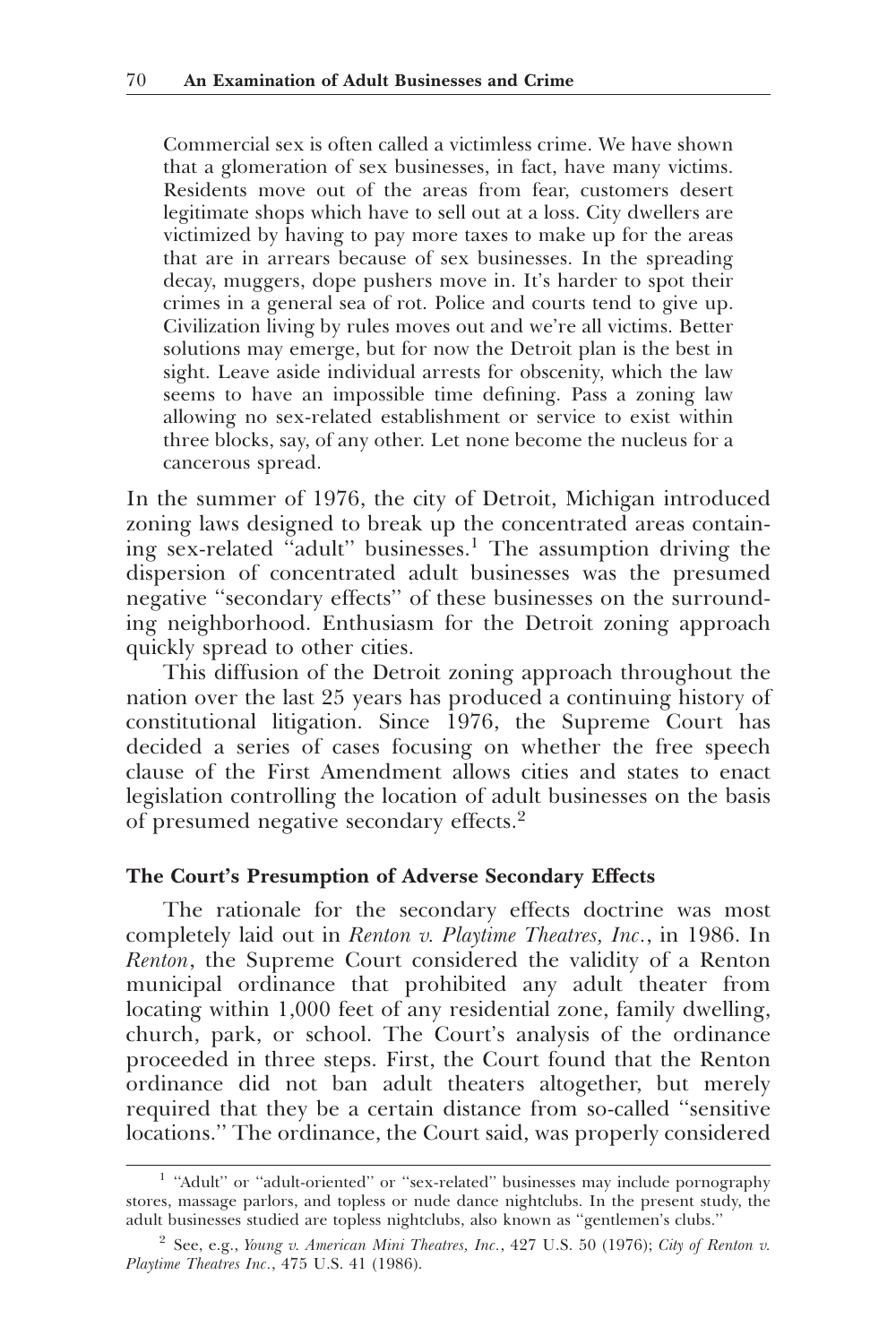to be a time, place, and manner regulation. The Court next considered whether the ordinance was content neutral or content based. If the regulation were content based, it would be considered presumptively invalid and subject to the ''strict scrutiny'' standard. The Court held, however, that the ordinance was not aimed at the content of the films shown at adult theaters, but rather at the secondary effects of such theaters on the surrounding community, namely at crime rates, property values, and the quality of the city's neighborhoods. Given this finding, the Court stated that the ordinance would be upheld as long as the city of Renton showed that its ordinance was designed to serve a substantial government interest such as a reducing crime rates or maintaining property values.

Further, in *Renton* the Court stated, for the first time, that a city interested in restricting the operation of adult businesses was not required to show adverse impact from operation of adult theaters in its own community if no data on adverse impacts existed, but could instead rely on findings of impacts from other cities as a rationale for supporting passage of an ordinance. The Court ruled that Renton could rely on the experiences of and studies produced by the nearby city of Seattle as evidence of a relationship between adult uses and negative secondary effects. Thus, the Court ruled that the First Amendment does not require a city to conduct new studies or produce new evidence before enacting an ordinance, as long as the evidence relied upon is reasonably believed to be relevant to the problem the city faces.

Since Renton, a number of cities, counties, and states have undertaken investigations designed to establish the presence of such secondary effects and their connection to adult facilities. These studies have, in turn, been shared with other municipalities and generally serve as the basis for claims that adult entertainment establishments are causally related to harmful secondary side effects, such as increased crime and decreases in property values. Many local governments have relied on this body of information as evidence of the secondary effects of adult businesses. Further, in most cases, cities and other governmental agencies have used the findings of a core set of studies from other locales as a rationale for instituting regulation of such businesses in their own communities.

In more recent years, the Court has considered the constitutionality of anti-nudity ordinances passed by municipalities or states that have relied on negative secondary effects to justify the legislation.3 In a fractured decision issued in 1991, the Court in Barnes v. Glens Theatre Inc. held that the state of Indiana could

<sup>3</sup> See e.g., Barnes v. Glens Theatre Inc., 501 U.S. 560 (1991); City of Erie v. Pap's A.M., 529 U.S. 277 (2000).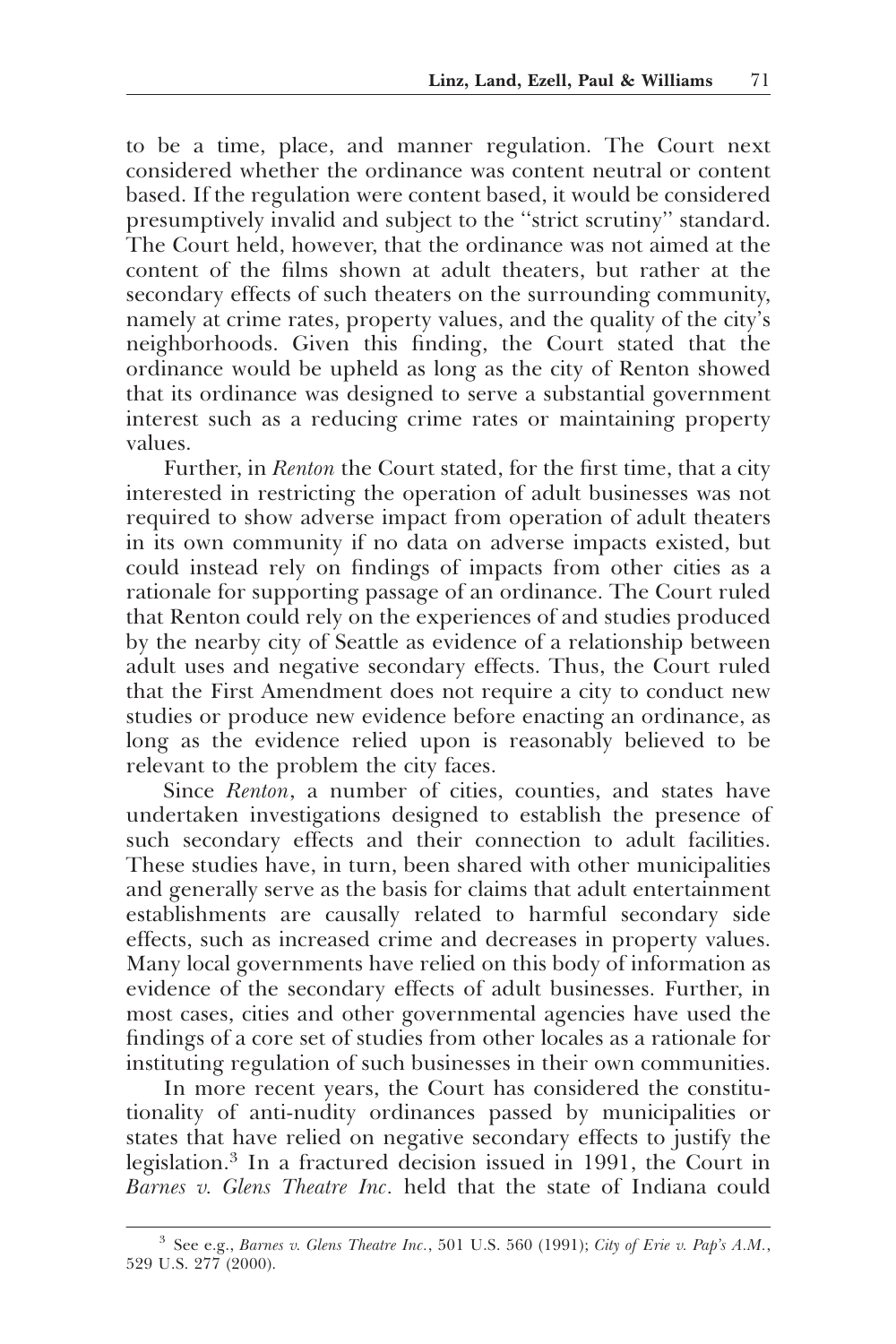regulate public nudity.4 Justice Souter in a concurring opinion ruled that the government could undertake such regulation on the basis of the presumed negative secondary effects on the surrounding community.<sup>5</sup>

In the 2000 decision City of Erie v. Pap's A.M., the Court again held that municipalities have the right to pass anti-nudity ordinances on the assumption that nudity is associated with adverse secondary effects such as crime.<sup>6</sup> Again, the Court was fractured; however, three justices agreed with Justice O'Connor's opinion that in conformity with Justice Souter's concurrence in Barnes, combating negative secondary effects associated with adult businesses was a legitimate basis for the imposition of anti-nudity regulations.

Most notable for our purposes, however, was Justice Souter's partial concurrence and partial dissent in the Pap's decision. He significantly revised the position he took regarding the assumption of secondary effects in Barnes. In Pap's, Justice Souter said he was now of the opinion that the evidence of a relationship between adult businesses and negative secondary effects is at best inconclusive.7 He called into question the reliability of past studies that purported to demonstrate these effects and suggested that municipalities wishing to ban nudity must show evidence of a relationship between adult businesses and negative effects.<sup>8</sup>

Most recently (2002) Justice O'Connor, joined by the Chief Justice, Justice Scalia, and Justice Thomas (with Justice Kennedy's concurrence) concluded that the city of Los Angeles may reasonably rely on its 1977 study to demonstrate that its present ban on multiple-use establishments serves the city's interest in reducing crime. In City of Los Angeles v. Alameda Books, Inc., et al., the Court maintained that it was ''reasonable for Los Angeles to suppose that a concentration of adult establishments is correlated with high crime rates because a concentration of operations in one locale draws, for example, a greater concentration of adult consumers to the neighborhood, and a high density of such consumers either attracts or generates criminal activity.'' Justice Kennedy, whose opinion may be the controlling one in the case, reiterated the assumption that adult businesses cause negative secondary effects. In his opinion in Alameda he asserts, ''municipal governments know that high concentrations of adult businesses can damage the value and integrity of a neighborhood. The damage is measurable; it is

<sup>4</sup> Barnes v. Glens Theatre Inc., 501 U.S. 560 (1991) (hereinafter Barnes).

<sup>5</sup> As will be discussed in depth below, restrictions on erotic dance have typically included requiring dancers to wear at least pasties and a G-string when performing.

 $6$  City of Erie v. Pap's A.M., 529 U.S. 277 (2000) (hereinafter Pap's).

 $7$  Id. at 6-7 (Souter, D. concurring in part dissenting in part).

 $8$  *Id.* at 5 n.3.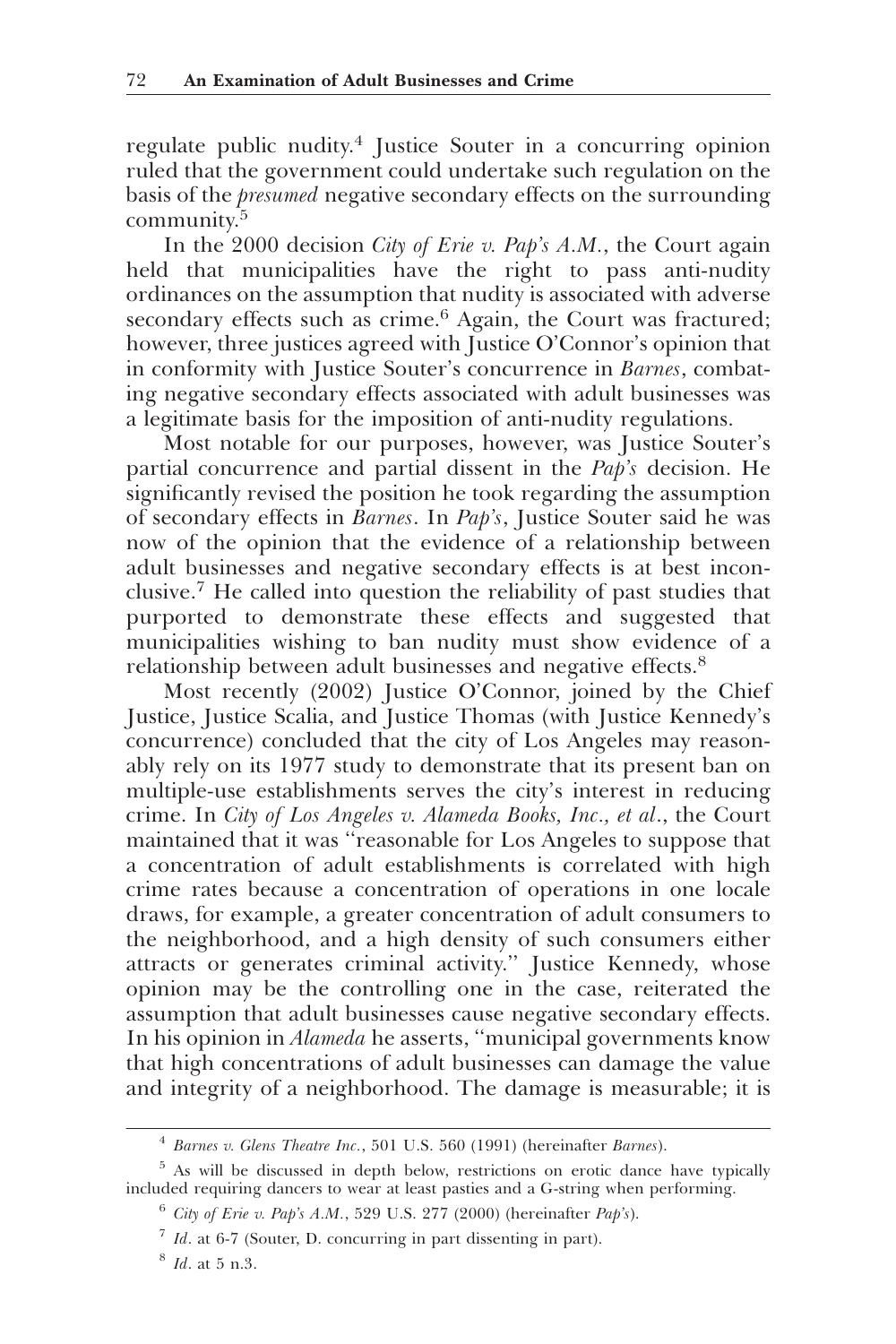all too real.'' The Court held that a municipality may rely on any evidence that is reasonably believed to be relevant for demonstrating a connection between speech and a substantial, independent government interest.

However, the plurality added an important methodological caveat concerning the evidence necessary to validate the assumption that adult businesses cause secondary effects. The Court warned:

''This is not to say that a municipality can get away with shoddy data or reasoning. The municipality's evidence must fairly support its rationale for its ordinance. If plaintiffs fail to cast direct doubt on this rationale, either by demonstrating that the municipality's evidence does not support its rationale or by furnishing evidence that disputes the municipality's factual findings, the municipality meets the Renton standard. If plaintiffs succeed in casting doubt on a municipality's rationale in either manner, the burden shifts back to the municipality to supplement the record with evidence renewing support for a theory that justifies its ordinance.''

#### Empirically Testing the Assumption of Secondary Effects from Adult **Businesses**

Justice Souter, joined by Justice Ginsburg, Justice Breyer, and Justice Stevens, took the admonishment by the plurality in Alameda that municipalities cannot rely on methodologically frail demonstrations of secondary effects a step further. Justice Souter faulted the city of Los Angeles because the city did not demonstrate that its theory that regulation requiring adult establishments disburse and be operated as free standing businesses will reduce crime. Justice Souter asked the city to demonstrate, not merely by appeal to common sense but also with empirical data, that adult businesses are associated with crime and that its ordinance will successfully lower crime.

In fact, Justice Souter claims that the only way to avoid a zoning ordinance such as that passed in Los Angeles from being unconstitutional due to the lack of content neutrality, a requirement set out in Renton, is to conduct empirical evaluations of whether such effects, assumed in the past, actually exist. He notes in *Alameda*:

''(the) risk of viewpoint discrimination is subject to a relatively simple safeguard, however. If combating secondary effects of property devaluation and crime is truly the reason for regulation, it is possible to show by empirical evidence that the effects exist, that they are caused by the expressive activity subject to zoning, and that the zoning can be expected either to ameliorate them or to enhance the capacity of the government to combat them . . . ''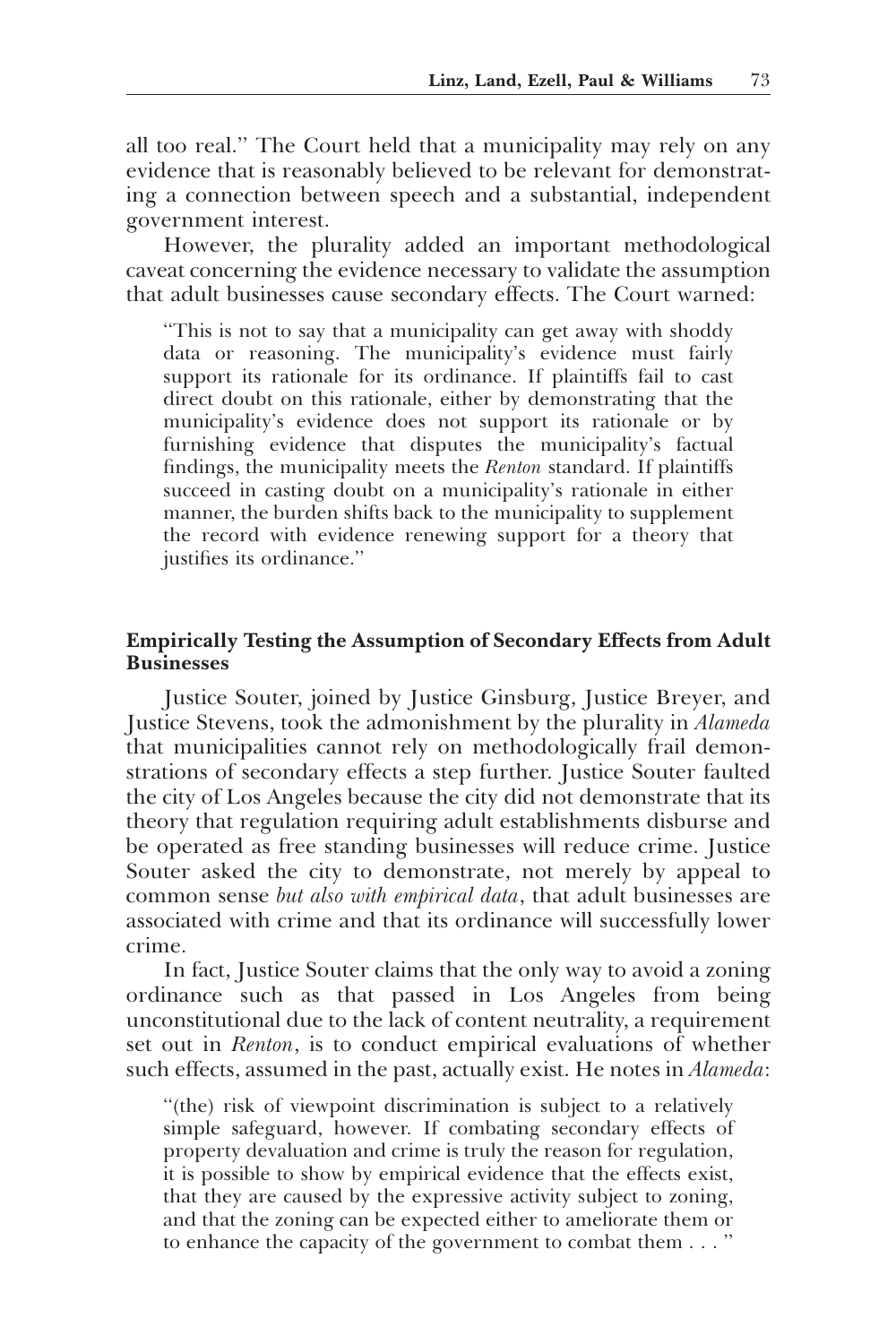#### The Present Study

The first purpose of the present study is to conduct the type of empirical study demanded by Justice Souter and noted to be relevant by Justice O'Connor and the other justices in Pap's. Also, it is designed to avoid the collection of ''shoddy data'' or the use of (shoddy) ''reasoning'' as demanded in Alameda Books, in order to determine if a relationship exists between adult businesses and negative secondary effects, or whether, as Justice Souter has contended, such a relationship must not be assumed. Further, this evidence is obtained in accordance with established methodological procedures so as to insure a high level of scientific reliability.

Past studies claim to have found crime but lack the essential methodological features necessary to validly make such a claim. Paul, Linz, and Shafer (2001) found numerous problems among the most frequently cited studies by communities across the United States. For example, the Indianapolis, Indiana study (1986) failed to properly match study and control areas on variables, the Phoenix, Arizona study (1979) relied on crime data collected for only a one-year period, and in the Los Angeles study (1977) authors admitted that the police stepped up surveillance of adult businesses during the study period. Each of these methodological problems severely limits the utility of these studies.9

Offering ''some general observations'' as to how this connection can be made, the Court provided a list of factors that federal judges could consider in ruling on a proffer of expert scientific testimony: (1) the ''key question'' is whether the theory or technique under scrutiny is testable, borrowing Karl Popper's notion of falsifiability (Popper 1959); (2) although publication was not an absolute essential, the Court noted that peer review and publication increased ''the likelihood that substantive flaws in methodology will be detected''; (3) an error rate or estimate of the probability that empirical relationships are due to chance should be calculated; (4) adherence to professional standards in using the

 $9$  As we noted above, the Court in *Alameda* warned that a municipality cannot get away with shoddy data or reasoning. The municipality's evidence must fairly support its rationale for its ordinance. What methodological features of an inquiry may prevent the collection of reliable data and sound reasoning concerning secondary effects? Unfortunately, when municipalities have conducted studies of crime and adult businesses in the past, there has not been a set of methodological criteria or minimum scientific standards to which the cities were required to adhere. Paul, Linz, and Shafer (2001) have argued that, without such standards, most cities that have passed legislation are relying on methodologically flawed data and research.

The basic requirements for the acceptance of scientific evidence for legal decision making were prescribed by the Supreme Court in the 1993 case of Daubert v. Merrell Dow, 509 U.S. 579 (1993). In Daubert, Justice Blackmun, writing for the Court, held that there are certain limits on the admissibility of scientific evidence offered by "expert witnesses" in federal courts. In an attempt to prevent the proliferation in courtrooms of what Peter Huber has called ''junk science'' and what the Supreme Court is now calling "shoddy data or reasoning," the Supreme Court in *Daubert* opined that scientific knowledge must be grounded ''in the methods and procedures of science,'' and must be based on more than ''subjective belief or unsupported speculation.'' Thus, the Court said, ''the requirement that an expert's testimony pertain to 'scientific knowledge' establishes a standard of evidentiary reliability.'' The Court observed that ''[i]n a case involving scientific evidence, evidentiary reliability will be based upon scientific validity.''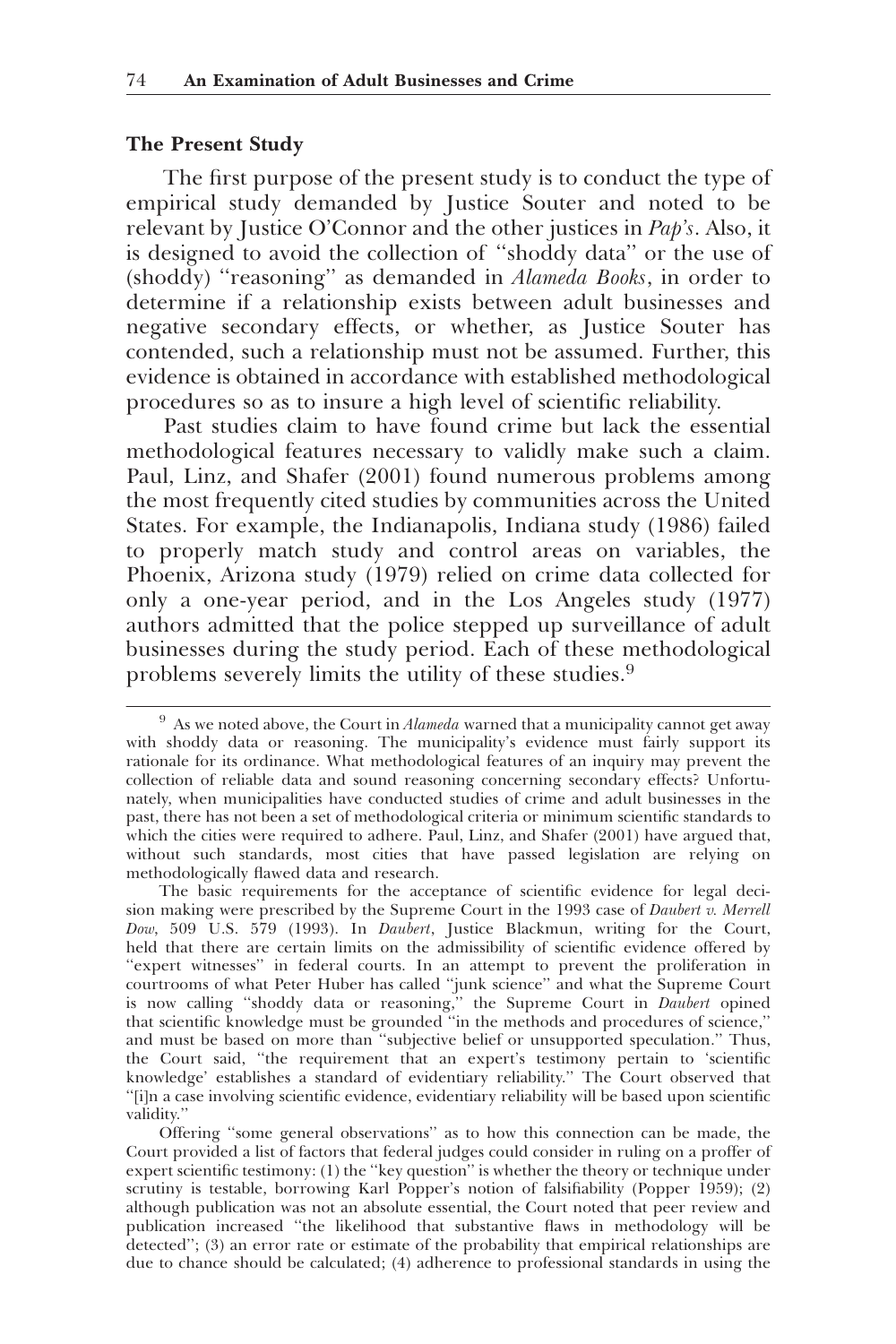More recently, Linz and Paul (2002) have undertaken an examination of adult cabarets in the city of Fort Wayne, Indiana, that serve alcoholic beverages and that provide exotic entertainment wherein dancers are required to wear pasties and G-strings. Unlike previous studies conducted in other municipalities, specific

In the present study, we specifically consider the impact of adult dance clubs on the occurrence of crimes reported to the police. We will limit our discussion of acceptable scientific procedures to those necessary to insure the proper implementation of such a crime study. Three criteria are crucial in insuring that a scientifically valid study of secondary crime effects has been conducted, as follows. First, in order to insure accurate and fair comparisons, a control area must be selected that is truly "equivalent" to the area containing the adult dance entertainment business(es) (cf. Campbell & Stanley 1963: 34; Babbie 1999: 240). Because most analyses of secondary effects attempt to uncover increases in crime, professional standards dictate that the control (non-adult dance) site must be comparable (matched) with the study (adult dance) site on variables related to crime. Of particular importance are that the study and control areas are matched for ethnicity and socioeconomic status of individuals in both areas. A concerted effort should also be made to include only comparison areas with similar real estate market characteristics such as proportion of commercial and industrial space in either area. The study and control areas should also be approximately equal in total population. Finally, because of the effect of businesses that serve alcoholic beverages on neighborhood deterioration and crime (Roncek & Maier 1991), the study and control areas should be matched on the presence of alcohol-serving establishments. The reasons for these concerns are discussed later in this article. In summary, ''quasi-experimental'' studies employ a test group or area and a matched control group or area. The most important consideration in such a design is whether the comparison group or control group are well matched.

Second, a sufficient period of elapsed time following the establishment of an adult dance entertainment business is necessary when compiling crime data in order to ensure that the study is not merely detecting an erratic pattern of social activity. Generally, the longer the time period for observation of the events under consideration, the more stable (and more valid) the estimates of the event's effects tend to be (cf. Singleton, Straits, & Straits 1993: 213–41).

Third, the crime rate must be measured according to the same valid source for all areas considered (Campbell & Stanley 1963: 59). Studies of secondary effects typically focus on two general types of crime in relation to adult dance entertainment businesses. These two types of crime are ''general criminal activity'' (including, but not limited to, robbery, theft, assault, disorderly conduct, and breaking and entering) and ''crimes of a sexual nature'' (including, but not limited to, rape, prostitution, child molestation, and indecent public exposure). It is especially important that the measurement of these crimes is based on the same information source for both sites and throughout the entire study period. For example, if the study area measures crime by the number and type of calls made to the police department, the comparison area must also rely on such a measure when the two areas are compared.

In addition, the crime information source must be factually valid and reliable, such as a daily log kept by police, or a compilation of the number of calls for service made in a municipality recorded by street address or similar geographical locators. Any change in police surveillance techniques regarding adult dance entertainment businesses in a particular community must also be noted. Obviously, increased surveillance of an area simply because an adult dance club is located there will have an impact on the amount of crime detected by the police. If increased police surveillance and the presence of an adult dance club in a particular area are confounded in this way, it is impossible to tell whether crime has increased due to the presence of the club or simply because of the increased police activity. Finally, an error rate must be calculated. The error rate is the degree of chance a scientist will allow. In the social sciences, it is conventional to set the error rate at 5% or less (i.e., we will tolerate an error rate that says that up to 5 times out of 100 the results may be obtained by chance).

technique in question; and (5) finally, though not the sole or even the primary test, general acceptance could ''have a bearing on the inquiry.''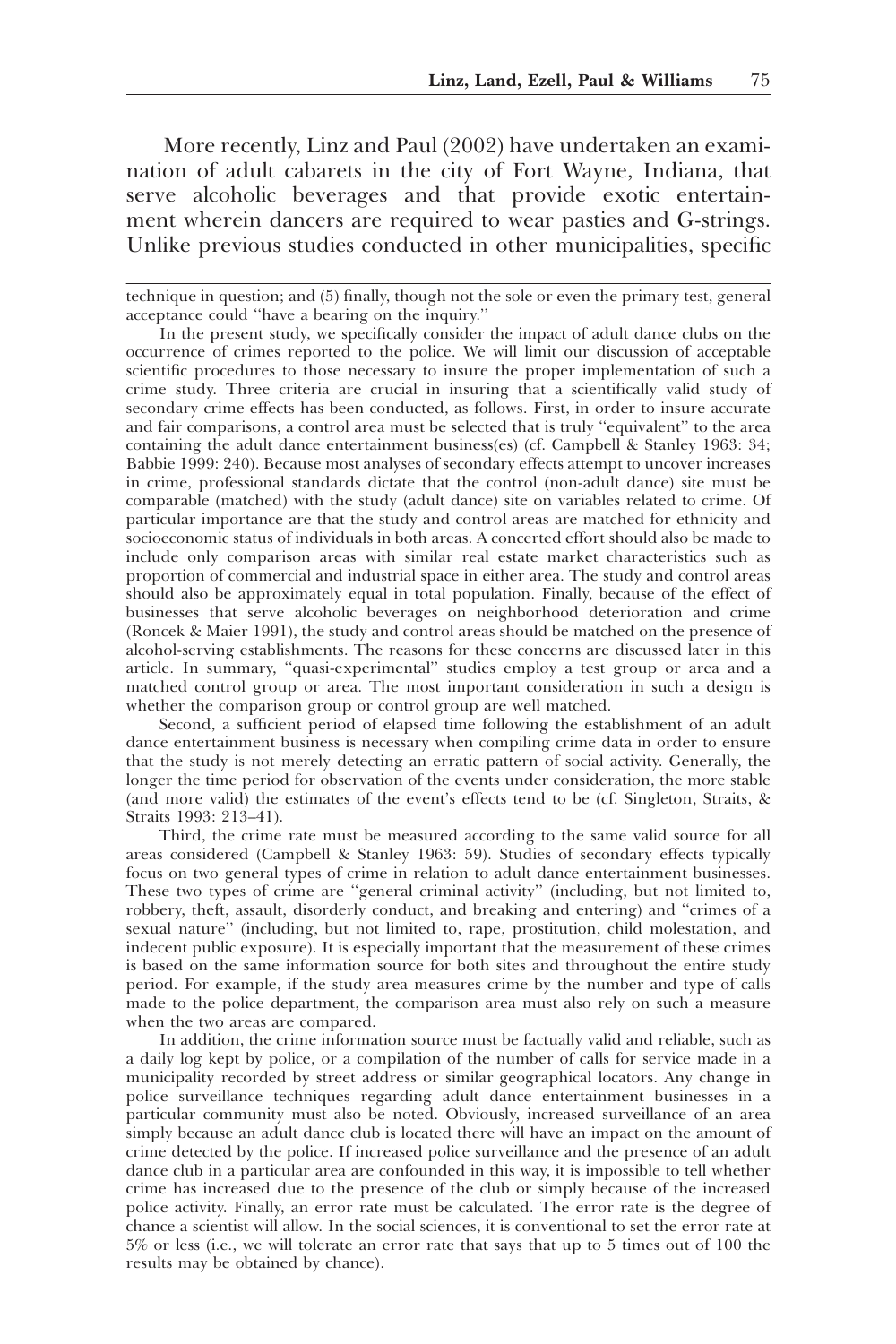attention was given to developing an empirical approach that fulfilled the requirements set out by the Supreme Court for the proper conduct of a social scientific inquiry. A 1000-foot circumference surrounding each of eight exotic dance nightclubs in Fort Wayne was established. Comparison areas were selected in Fort Wayne and matched to the club areas on the basis of demographic features associated with crime and commercial property composition. The number of calls to the police from 1997 to 2000 in the areas surrounding the exotic dance nightclubs was compared to the number of calls found in the matched comparison areas. The analysis showed little difference, overall, between the total number of calls to the police reported in the areas containing the exotic dance nightclubs and the total number of offenses reported in the comparison areas.

The present study is also informed by two related bodies of thought about crime and place, social disorganization theory, and routine activity/crime opportunity theory. The second purpose of this study is to examine the impact of adult businesses in a local community in light of these perspectives. These approaches point to variables that predict the frequency and location of criminal activity in a community. This set of ideas is also especially relevant here, first, because they are the implicit theories employed by municipalities addressing the problem of adverse secondary effects, second, because they suggest a number of other variables, predictive of crime events, that must be considered as control variables in any study of the impact of adult businesses on crime, and finally, because these variables have been successful as predictors of crime events.

## Routine Activities/Crime Opportunity Theory

While perhaps not the ideal forum for the examination of criminological theory, investigating the secondary effects of adult bars as a stimulus for crime addresses a current and pressing legal policy issue. City planners and other representatives of local governmental bodies have explicitly claimed that adult businesses are associated with crime and disorder and have theorized that the presence of an adult business in a localized area increases the concurrence of offenders motivated to commit crimes together with suitable targets for the crimes.

In Phoenix, for example, the city adopted a zoning ordinance whose restriction of adult business to within 500 or 1000 feet of sensitive land uses such as churches, schools, and daycare centers is predicated on the idea that the presence of adult businesses attracts persons who will engage in crime. The Phoenix ordinance was based on the theory that there are direct impacts that uniquely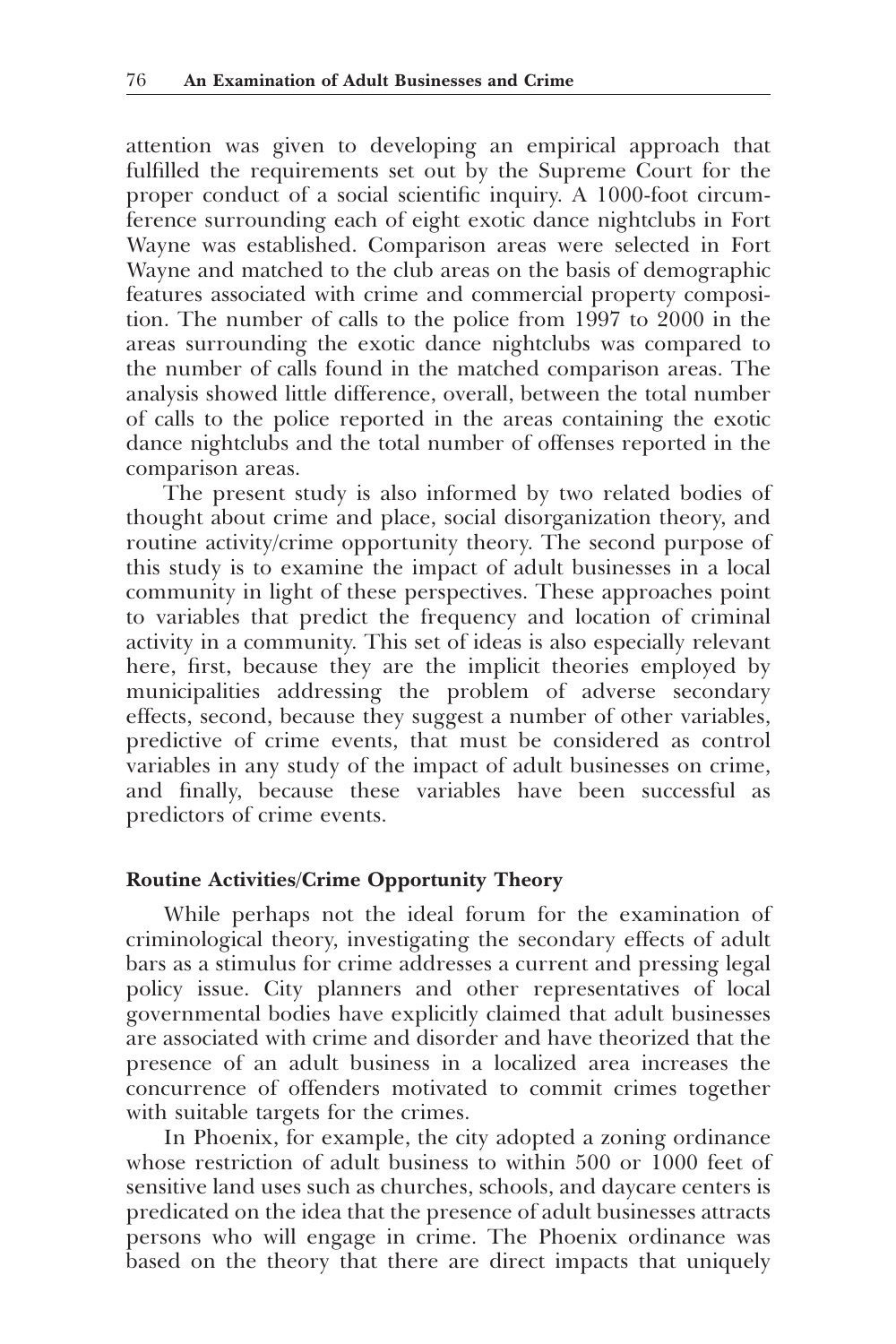relate to this class of land use. In fact, the city planners in Phoenix asked: ''are the crime impacts . . . directly related to the adult businesses being there, or to some other societal variables in the neighborhood?'' Realizing that these other societal variables need to be controlled for, the Phoenix planners undertook an empirical study in which they considered adult land uses and negative secondary effects in light of other variables related to crime such as number of residents, median family income, percentage of nonwhite population, percentage of dwelling units built since 1950, and percentage of acreage used residentially and non-residentially (Planning Department of Phoenix 1979: 4).

More formal expressions of how certain societal factors that may be related to the commission of crime have come from criminologists propounding routine activities/crime opportunity theory (Cohen & Felson 1979; Cohen, Kluegel, & Land 1981). This approach begins by noting that, in order for a predatory crime (e.g., robbery) to occur, there must be a concurrence in space and time of (1) a motivated offender, (2) a suitable target, and (3) an absence of a guardian that is capable of preventing the crime. This theory then focuses on how changes in the time and space of how people order their lives can change the opportunity structure for crime and thus affect crime rates and rates of criminal victimization—even in the absence of an increase in the structural or psychological factors that produce increases in the number of motivated offenders.

Routine activities/crime opportunity theory has been quite successful in empirical tests (see, e.g., Miethe & Meier 1994). This theory also has been used to guide research by criminologists on so-called hot spots or locations in urban areas that attract large numbers of crime incidents (see, e.g., Roncek & Maier 1991; Smith, Frazee, & Davison 2000). Researchers have found that perpetrators of street crime such as robbery commit their crimes proximate to where they live, on face blocks with which they are familiar or which they traverse in their routine activities.

This approach suggests a number of variables that must be considered in any investigation of the relationship of crime events to adult businesses in a community. It is necessary to control for population size, because, all else being equal, blocks with many people may have more potential crime victims than do face blocks with few people. Somewhat surprisingly, however, the population control variable is often found to be negatively associated with the number of crimes such as street robberies, suggesting that robbers tend to target victims where fewer people reside, and perhaps where fewer witnesses are likely.

In addition, it is necessary to control for neighborhood business and housing characteristics such as multiple apartments, or even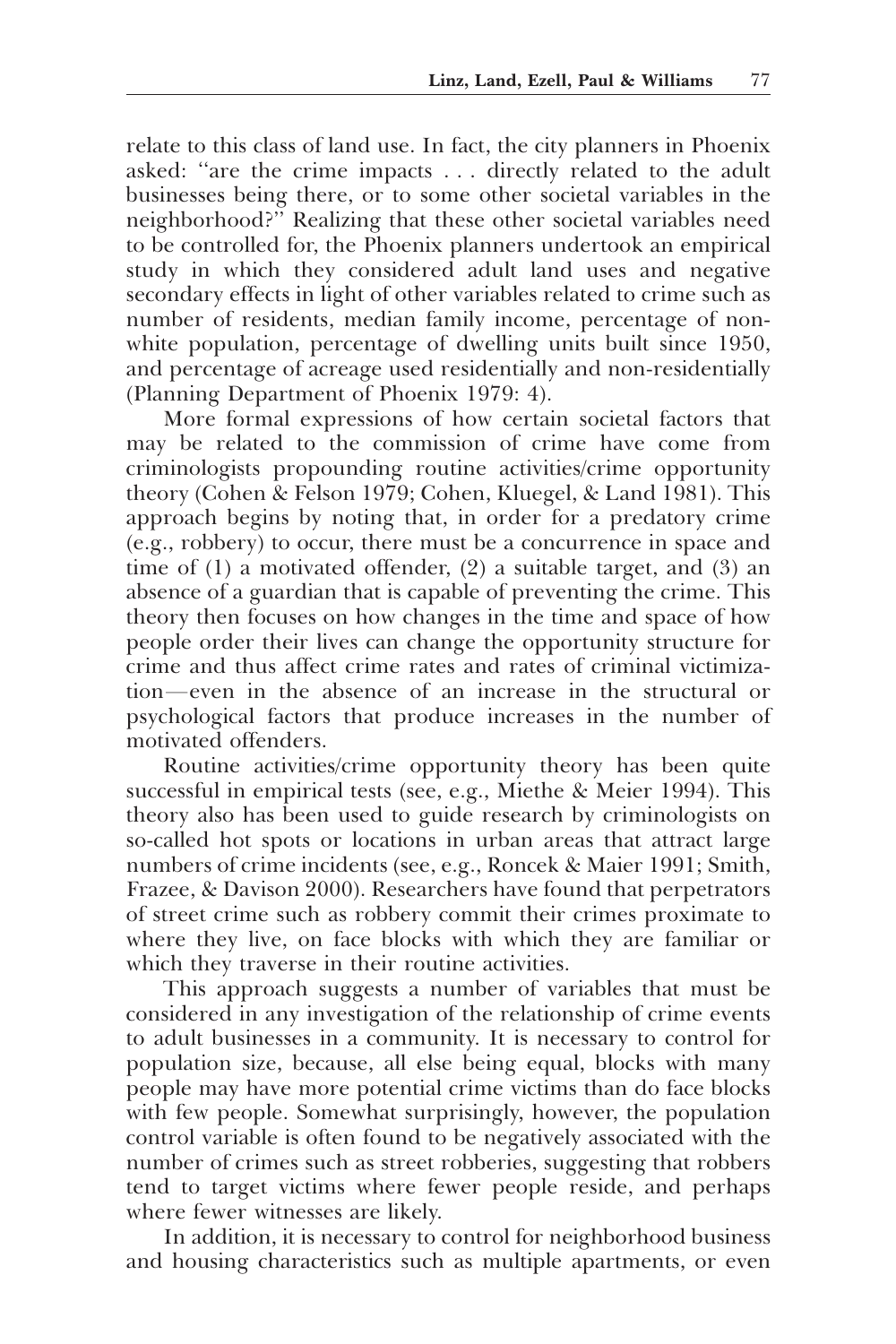multiple buildings at a given address under the assumption that, all else being equal, the more places, the more likely a robbery victimization will occur on a face block. Higher levels of crime tend to plague places with certain types of facilities and not others. In some cases, for example, crimes seem to be elevated by a target-rich environment—for example, thefts of 24-hour convenience stores, auto thefts from large parking lots, or robberies from shoppers in heavily frequented commercial areas (Engstad 1975; Duffala 1976). The presence of bars, restaurants, and gas stations identifies blocks that might be particularly attractive for potential offenders because of easy accessibility and the presence of people carrying cash, often under the influence of alcohol (Roncek & Maier 1991; Sherman et al. 1989; Stark 1987). The number of other commercial places, such as business offices, industrial buildings, and warehouse facilities on a block is also important in predicting crime events.

Specific land uses are not only important in themselves but also operate in interaction with variables indicative of social disorganization in determining the risk of crime. Variables that have been investigated and been found to be most important as predictors of crime activity include measures of racial composition (number of African Americans and racial heterogeneity), family structure (as measured by number of single-parent households), economic composition (as measured by family income), and the presence of motivated offenders including males between the ages of 18 and 25 (Miethe & McDowall 1993). These social disorganization variables have been examined on the basis of the assumption that a local area's population age structure (especially the presence of young adults) and its race/ethnic composition can affect both the size of the pool of motivated crime offenders and the presence of suitable targets for predatory crimes (see, e.g., Miethe & Meier 1994).

Similarly, the socioeconomic status of individuals in a local area can affect both the prevalence of motivated offenders and crime targets. For example, Cohen, Gorr, and Olligschlaeger (1993) found that crime hot spots tended to be in areas with higher levels of poverty or low income, and were likewise associated with low family cohesion—an indication of the prevalence of both motivated offenders and crime targets.

## Research Question

Once variables known to be related to crime events suggested by social disorganization and routine activities theories have been taken into account we may ask: does the presence of an adult business in a localized area increase the concurrence in space and time of offenders motivated to commit crimes together with suitable targets for the crimes in the absence of guardians capable of preventing or deterring the crimes?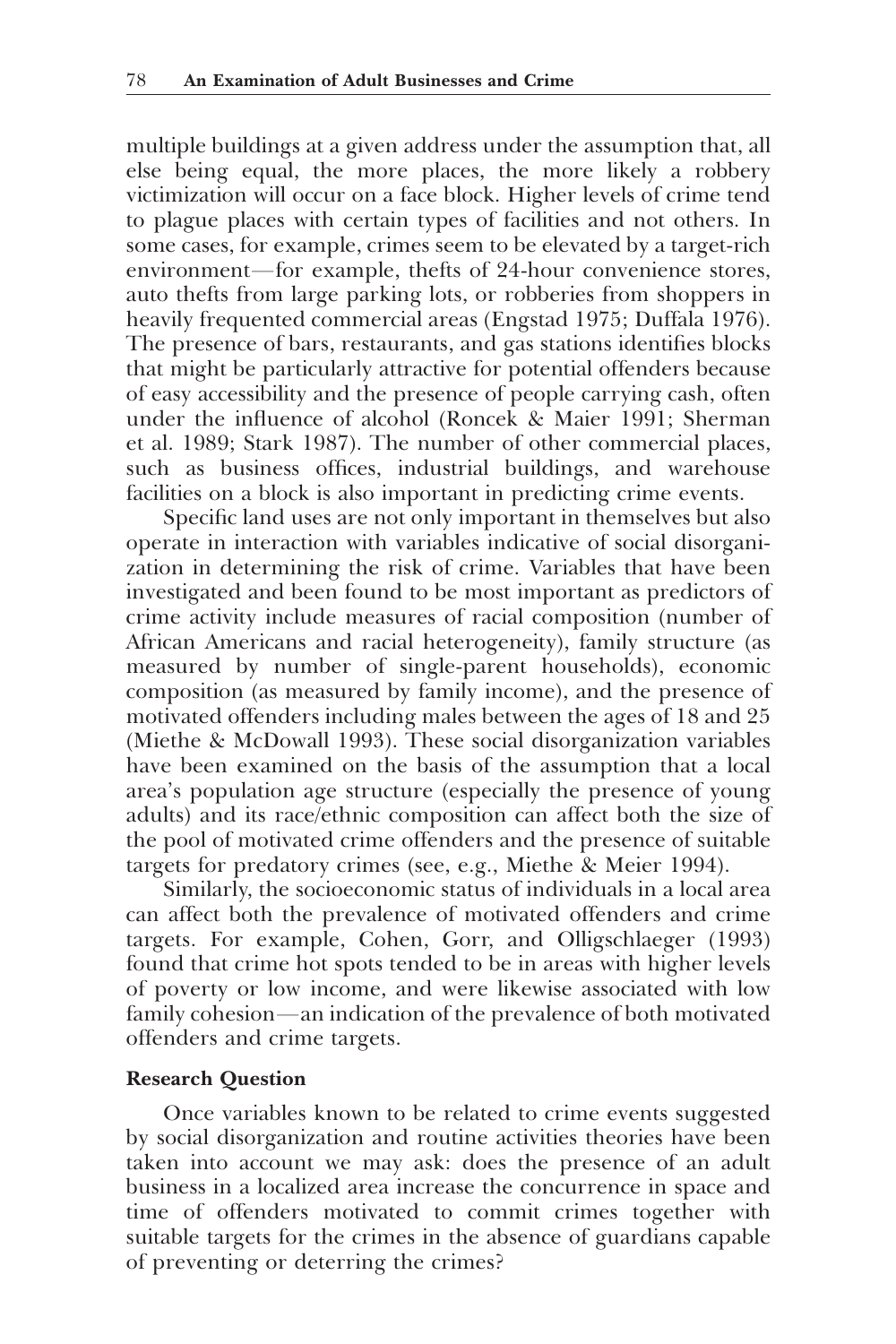The site for the present study was Charlotte, North Carolina. For each adult topless dance club in that community, a control site (matched on the basis of demographic characteristics related to crime risk) is compared for crime events over the period of three years (1998–2000) using data on crime incidents reported to the police. This research is designed to address the questions of whether and to what extent the adult dance clubs contribute to community disorder—that is, increased crime in neighborhoods—compared to their control neighborhoods that do not have adult dance clubs.

## Data and Methods

#### Establishing Matched Comparison Locations

Twenty topless adult nightclubs in Charlotte, North Carolina are the focal points of the present study. It was not possible to randomly assign units of analysis to an experimental group and a control group to perform a ''true'' experiment to test the hypothesis that adult nightclubs in Charlotte engender negative effects. Instead, a ''quasi-experiment'' was conducted in which matched ''control'' areas were found and compared to ''test'' areas containing the adult business. In order to insure accurate and fair comparisons, a control area must be selected that is as ''equivalent'' as possible to the area containing the adult entertainment business(es).

The main hypothesis to be tested in the present study is that the presence of an adult nightclub increases the number of crime incidents reported in localized areas surrounding the club as compared to the number of crime incidents reported in comparable localized areas that do not contain an adult nightclub. In order to test this hypothesis, suitable control (non-adult nightclub) sites must be chosen that are comparable (matched) to the test (adult nightclub) sites on key demographic and other variables that are generally regarded as being related to the incidence of crime.

In order to insure that the research reported here utilized appropriately ''matched'' adult nightclub (test) and non-club (control) areas, a crime-mapping approach was utilized. Two radii—500 feet and  $1,000$  feet—were used to identify circular perimeters surrounding each of 20 adult nightclubs in Charlotte. These distances were chosen because they represent the city's presumptions about negative secondary effects. The Charlotte city code, as is the case for hundreds of municipalities across the United States, mandates that adult establishments be no closer than 1000 feet from churches, schools, daycare centers, and other sensitive land uses. Other cities such as New York specify distances of 500 feet.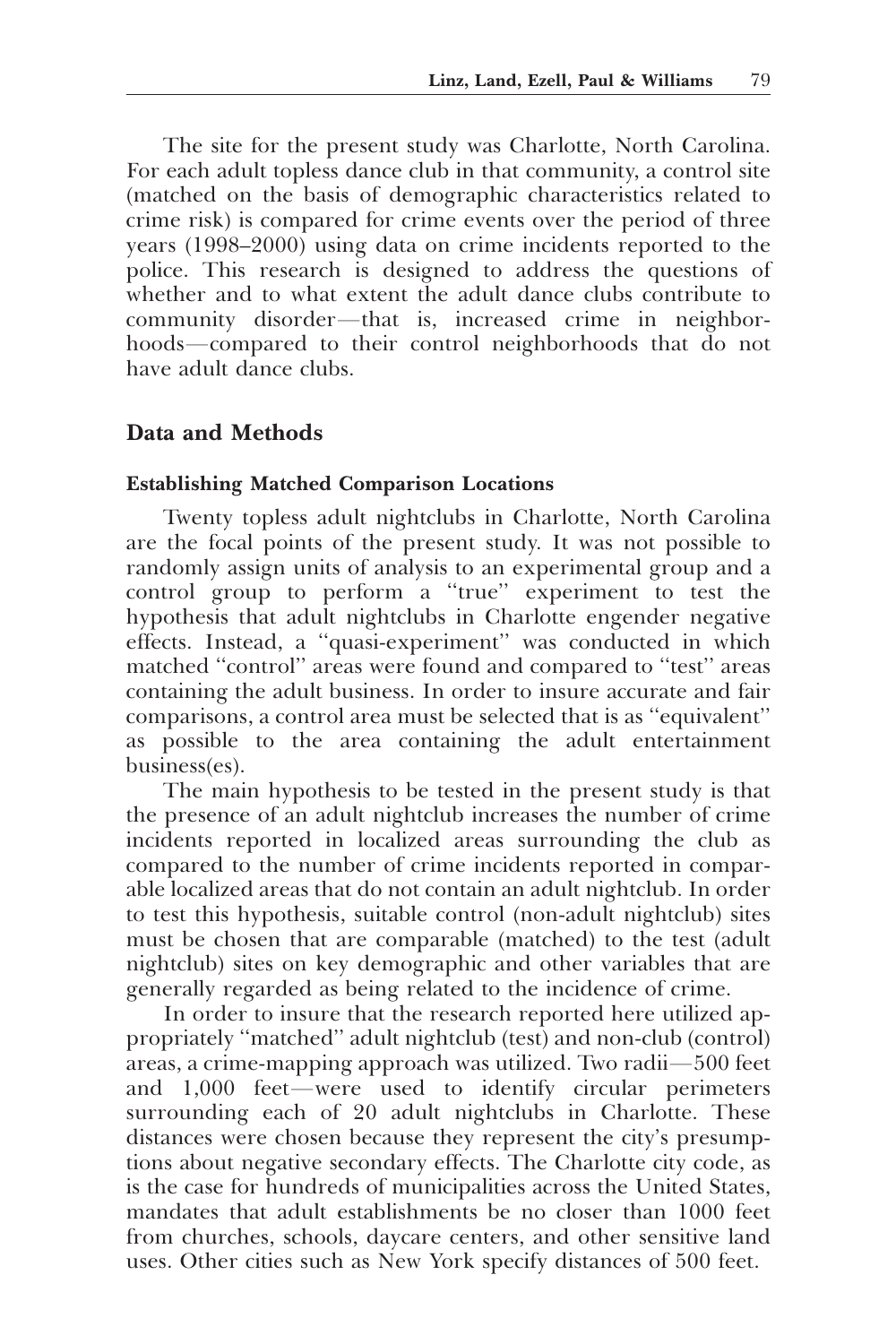Comparison areas or control sites (census block groups) of physical size roughly comparable to the areas containing the adult nightclubs, each with 500 and 1000 feet in radius, were selected that matched the adult nightclub areas on the basis of several of the variables known to be related to the risk of crime victimization (on the basis of social disorganization and routine activities theory as reviewed above) and by further informally attempting to equate areas on the basis of commercial property composition. Additional variables were also taken into consideration in order to rule out alternative explanations but were not formally considered for matching purposes.

The following variables were used for the selection of control sites: total population size (1997), percentage of households that are female headed, percentage of the population that is African-American, percentage of the population aged 18–29, percentage of the adult population that is divorced, and median household income. Each of these variables was identified at the U.S. Census block group level. Properly ''matching'' the subject and control areas is critical in order to insure that the results we obtain can be ascribed to the presence or absence of (in this case) an adult nightclub, and not to some other irrelevant factor.

In addition, although not formally matched on these variables beforehand, measurements were taken of traffic patterns and number of businesses and commercial properties in the areas immediately surrounding the adult and control sites.<sup>10</sup> Traffic patterns may be important to consider because they are an indication of the number of people moving through an area both suitable as targets and as perpetrators of crime. Business composition is important because of the effect of the number of businesses on crime opportunity and neighborhood deterioration. These variables, while technically measured, are not included in the formal model testing. They will be examined to determine simply whether they covary with crime patterns. If it is found that they correspond to the pattern of crime in a particular area, we may have some indication that these features of the environment may be reasonable explanations for the findings we obtain.

The geographic information system computer program Maptitude (1999) was used to locate the census block group within which each club was located. For each census block group, a Maptitude data set provides counts for most of the demographic variables measured by the 1990 U.S. Census. In addition, 1997 supplements are provided for most variables. The values of each of the variables of interest were identified for the census block within

<sup>&</sup>lt;sup>10</sup> The figures showing the names and locations of business composition are available from the authors.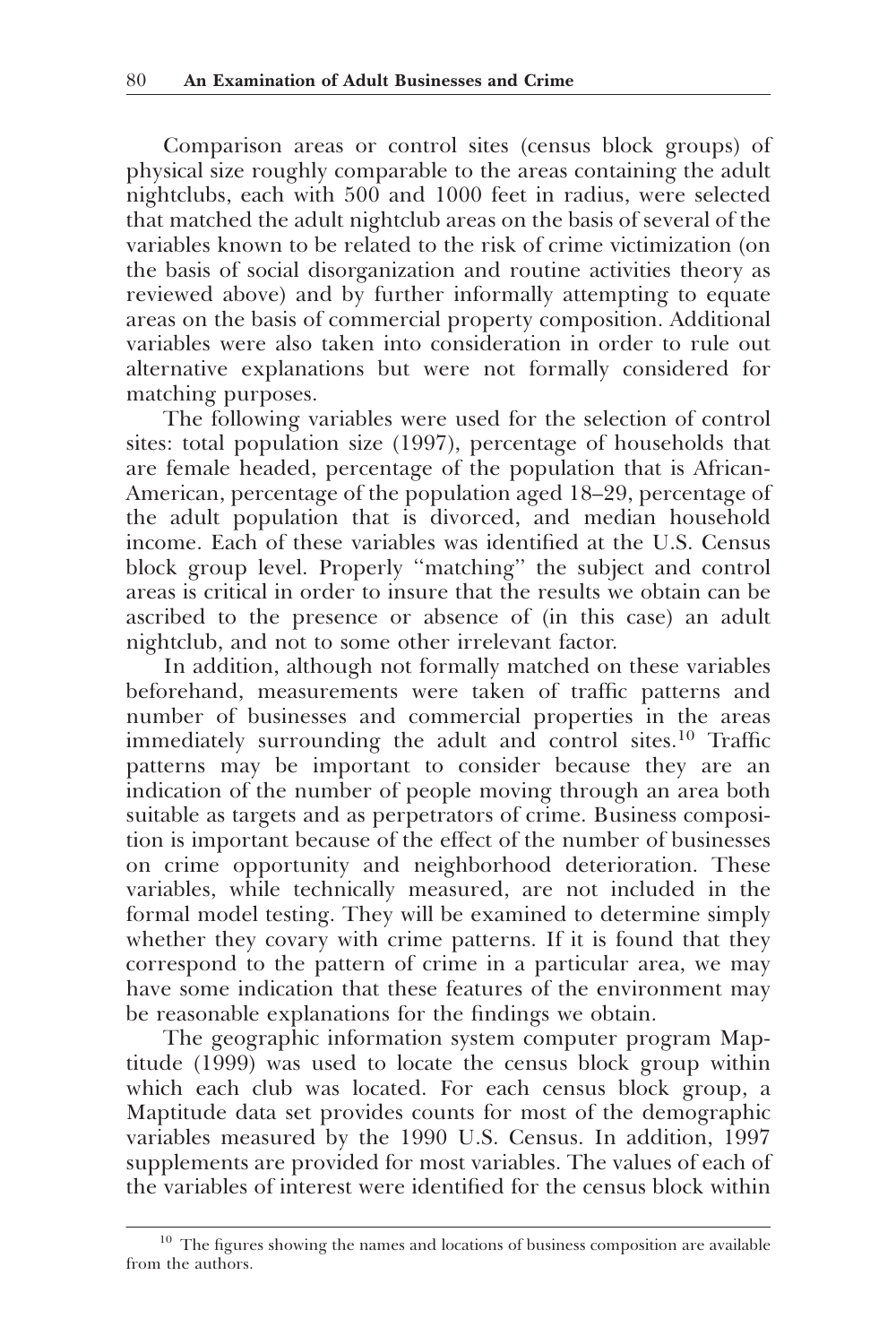which the adult nightclub was located. When the 1000-foot area surrounding a club location touched more than one census block, the average value for each of the relevant demographic variables was calculated across the blocks that overlapped with the club perimeters. A comparable area, matched for values on the crimerelated variables, was then selected via Maptitude. All control areas were selected before the crime data were obtained and thus before any analysis of the crime data was undertaken. Finally, it should be noted that two variables often associated with social disorganization and routine activity theory, social class and residential mobility, are not available in census block data, and thus they cannot be included in the analysis. To the extent that social disorganization variables included in the model correlate with these unavailable variables, the consequences for our conclusions may be minor.

Table 1 displays a comparison of the values for each of the demographic characteristics measured at the census block level both for the adult nightclub locations and the control sites to which they were matched. Table 1 contains a column for the population size variable, four columns for the four percentage variables, and a final column for the median household income variable. Rows for the 20 adult nightclub sites are ordered alphabetically from top to bottom in Table 1, with rows for the three control sites ordered alphabetically at the bottom of the table. For each of the demographic and income variables in the table, it can be seen that there is a substantial amount of variability among the club and control sites.

To determine which control site to match with which adult nightclub location, the frequency distributions of each of the six demographic variables given in Table 1 were divided into five equally distributed levels (quintiles). For each demographic variable, each of the quintiles was assigned a numerical value that could range from 1 to 5, where 1 indicates that level of the demographic variable that is least likely to be associated with the occurrence of crime events and 5 being equal to the value that is most likely to be related to crime risk. For all but one of the demographic variables in Table 1, this resulted in the assignment of high code numbers for variables that had high values and low code numbers for variables that had low values. The only exception was median household income, for which research suggests that higher levels of household income will be associated with lower crime risk.

Table 2A contains the resulting codes for each of the demographic variables for each of the adult nightclubs and control sites. The right-most column of the table gives the combined means of the quintile codes—ranked from highest  $(4.0)$  to lowest  $(1.67)$ —where a higher mean quintile code indicates a location with a higher crime risk and a lower mean code indicates a location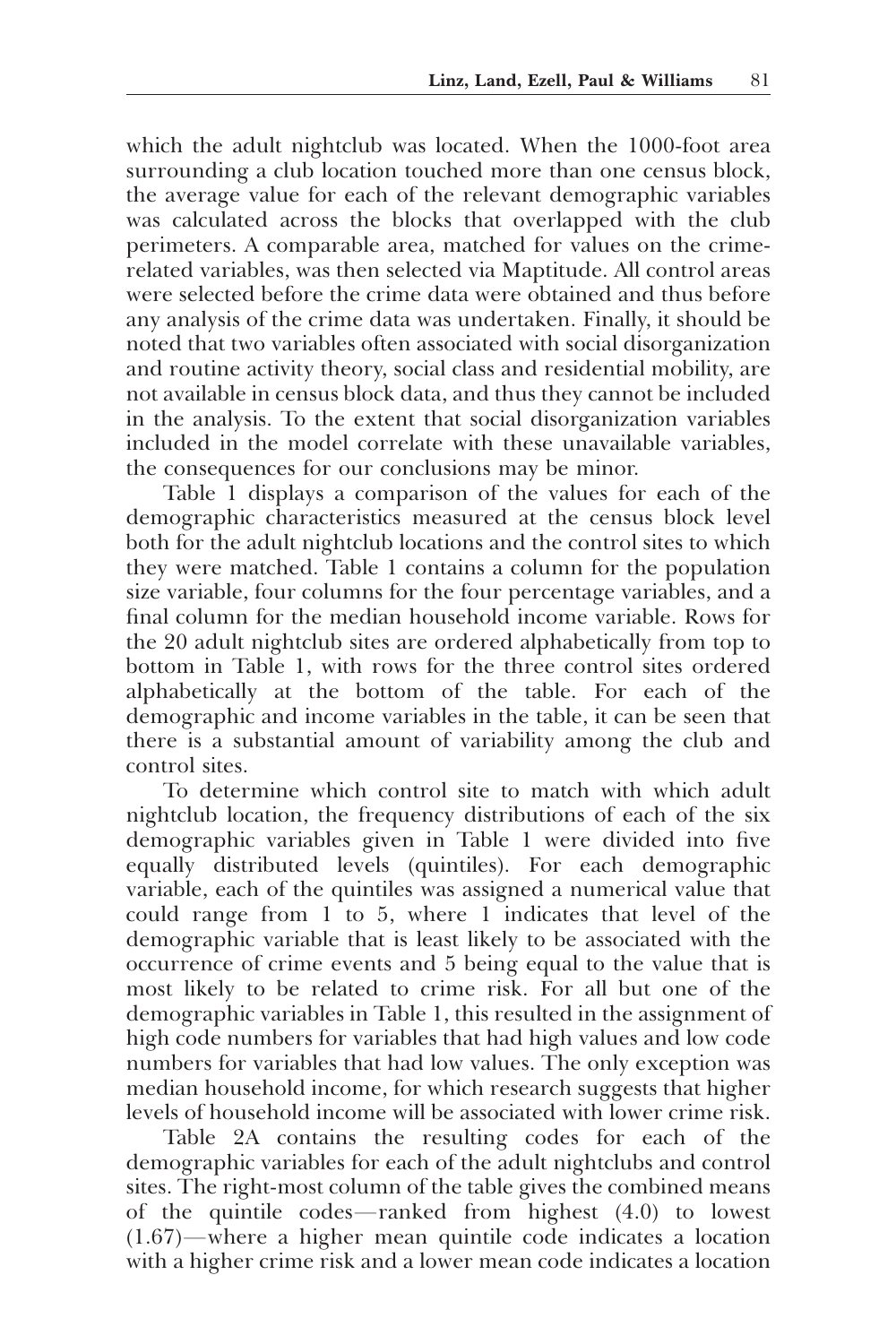|                                                                                                                                                                                                                                                                                |                | Table 1. Absolute Values for Demographic Variables Related to Crime in Areas Around Club and Control Sites |                                    |                               |                                  |                             |
|--------------------------------------------------------------------------------------------------------------------------------------------------------------------------------------------------------------------------------------------------------------------------------|----------------|------------------------------------------------------------------------------------------------------------|------------------------------------|-------------------------------|----------------------------------|-----------------------------|
| Club                                                                                                                                                                                                                                                                           | Population     | Households that Are<br>Female Headed (%)<br>Percentage of                                                  | African American (%)<br>Percentage | Percentage Age<br>$18 - 29(%$ | Total Divorced (%)<br>Percentage | Household<br>Income $(\$\)$ |
| Baby Dolls<br>Club Champagne<br>Club Champagne<br>Crazy Horse<br>Centlemen's Club<br>Tancy Cat<br>Lus Because<br>Centlemen's Club<br>Lus Because<br>Office Lounge<br>Paper's Club<br>Paper's Club<br>Paper's Club<br>Paper's Club<br>Trattelates<br>Trattelates<br>Trattelates | 3881           |                                                                                                            |                                    |                               |                                  | 38,624                      |
|                                                                                                                                                                                                                                                                                | 2480           | O)                                                                                                         | 59                                 |                               |                                  | 32,222                      |
|                                                                                                                                                                                                                                                                                | 1026           |                                                                                                            | $\overline{5}$                     | 28                            |                                  | 33,772                      |
|                                                                                                                                                                                                                                                                                | 1203           |                                                                                                            |                                    | $\overline{14}$               |                                  | 47,373                      |
|                                                                                                                                                                                                                                                                                | 1483           | œ                                                                                                          | 53                                 | 22                            |                                  | 32,486                      |
|                                                                                                                                                                                                                                                                                |                | 67                                                                                                         | 58                                 |                               |                                  | 32,188                      |
|                                                                                                                                                                                                                                                                                | 705            | 34                                                                                                         |                                    | $\Omega$                      |                                  | 24,910                      |
|                                                                                                                                                                                                                                                                                | 3438           |                                                                                                            | $\Xi$                              | 99                            |                                  | 49,065                      |
|                                                                                                                                                                                                                                                                                | 525            | $\frac{1}{2}$                                                                                              | $\frac{3}{2}$                      | $\overline{6}$                |                                  | 35,854                      |
|                                                                                                                                                                                                                                                                                | 5675           | ≘                                                                                                          | $47$                               | 27                            |                                  | 39,645                      |
|                                                                                                                                                                                                                                                                                | 4217           | Z                                                                                                          | 37                                 |                               |                                  | 39,373                      |
|                                                                                                                                                                                                                                                                                | <b>194</b>     | $\overline{\mathrm{30}}$                                                                                   | 18                                 | $\Xi$                         |                                  | 35,298                      |
|                                                                                                                                                                                                                                                                                | <sup>204</sup> |                                                                                                            | $\overline{C}$                     | 4                             |                                  | 47,373                      |
|                                                                                                                                                                                                                                                                                | 1649           | 꿐                                                                                                          | 57                                 |                               |                                  | 20,749                      |
|                                                                                                                                                                                                                                                                                | 649            | $\subseteq$                                                                                                | 16                                 |                               |                                  | 26,616                      |
|                                                                                                                                                                                                                                                                                | 1008           | $\mathbf{C}$                                                                                               | $\overline{15}$                    | $\overline{0}$                | N                                | 28,746                      |
|                                                                                                                                                                                                                                                                                | 4028           | ≘                                                                                                          | 38                                 | 26                            |                                  | 41,254                      |
|                                                                                                                                                                                                                                                                                | 451            |                                                                                                            | $^{20}$                            | 63                            |                                  | 38,042                      |
|                                                                                                                                                                                                                                                                                | 293            |                                                                                                            | 61                                 | 36                            |                                  | 38,750                      |
|                                                                                                                                                                                                                                                                                | <b>216</b>     | J.                                                                                                         | $\overline{\mathfrak{a}}$          | 24                            |                                  | 36,268                      |
|                                                                                                                                                                                                                                                                                | 1640           |                                                                                                            |                                    | ≌                             |                                  | 74,433                      |
|                                                                                                                                                                                                                                                                                | 1084           |                                                                                                            | 95                                 | ≌                             |                                  | 32,172                      |
|                                                                                                                                                                                                                                                                                | 3024           |                                                                                                            | 23                                 | 39                            |                                  | 40,145                      |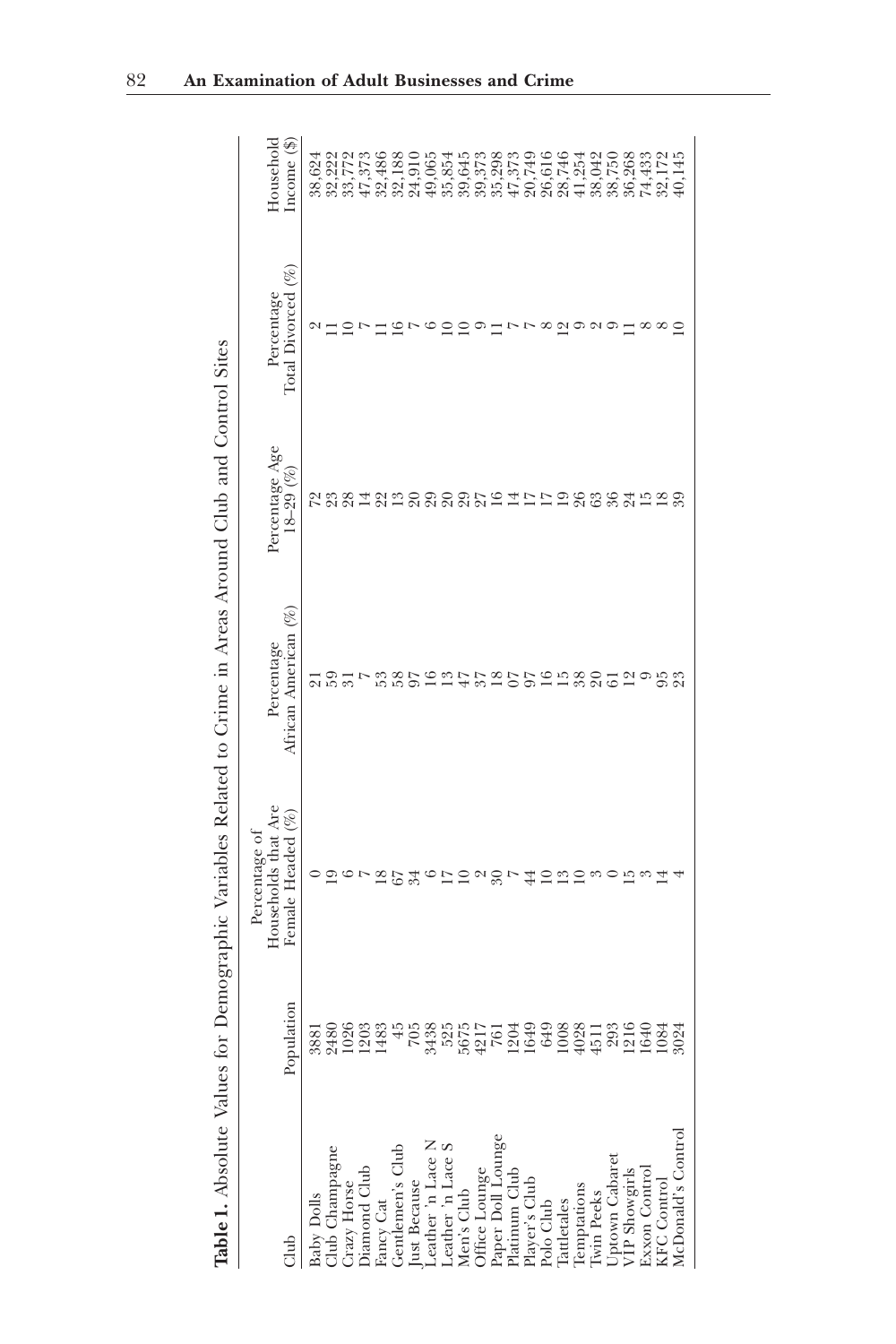|                                                                                                                                                                                                                                                                 | Population<br>Size Code | % Fem. Head of                                                                                                                                                                      | % African     | % Age        | % Divorced | Income     | Combined<br>Mean of  |
|-----------------------------------------------------------------------------------------------------------------------------------------------------------------------------------------------------------------------------------------------------------------|-------------------------|-------------------------------------------------------------------------------------------------------------------------------------------------------------------------------------|---------------|--------------|------------|------------|----------------------|
| Club                                                                                                                                                                                                                                                            |                         | Household Code                                                                                                                                                                      | American Code | $18-29$ Code | Code       | Level Code | Codes-Ranked         |
| Club Champagne                                                                                                                                                                                                                                                  |                         |                                                                                                                                                                                     |               |              |            |            | $_{4.00}$            |
|                                                                                                                                                                                                                                                                 |                         |                                                                                                                                                                                     |               |              |            |            | 3.83                 |
|                                                                                                                                                                                                                                                                 |                         |                                                                                                                                                                                     |               |              |            |            | 3.67                 |
|                                                                                                                                                                                                                                                                 |                         |                                                                                                                                                                                     |               |              |            |            | 3.67                 |
|                                                                                                                                                                                                                                                                 |                         |                                                                                                                                                                                     |               |              |            |            | 3.50                 |
| Fancy Cat $\checkmark$ - Just Because<br>Just Because<br>Maryer's Club<br>Maryer's Club<br>Centlements Club<br>Centlements Club<br>Centlements Club<br>Centlements Club<br>Crazy Horse<br>Ture Lounge<br>The Lounge<br>REC Compolls<br>Paper Doll Lounge<br>Pap |                         |                                                                                                                                                                                     |               |              |            |            | 3.33                 |
|                                                                                                                                                                                                                                                                 |                         |                                                                                                                                                                                     |               |              |            |            | 3.33                 |
|                                                                                                                                                                                                                                                                 |                         |                                                                                                                                                                                     |               |              |            |            | 3.33                 |
|                                                                                                                                                                                                                                                                 |                         |                                                                                                                                                                                     |               |              |            |            | 3.17                 |
|                                                                                                                                                                                                                                                                 |                         |                                                                                                                                                                                     |               |              |            |            |                      |
|                                                                                                                                                                                                                                                                 |                         |                                                                                                                                                                                     |               |              |            |            | $77.000$<br>$0.0000$ |
|                                                                                                                                                                                                                                                                 |                         |                                                                                                                                                                                     |               |              |            |            |                      |
|                                                                                                                                                                                                                                                                 |                         |                                                                                                                                                                                     |               |              |            |            |                      |
|                                                                                                                                                                                                                                                                 |                         |                                                                                                                                                                                     |               |              |            |            | 3.00                 |
|                                                                                                                                                                                                                                                                 |                         |                                                                                                                                                                                     |               |              |            |            | 2.83                 |
|                                                                                                                                                                                                                                                                 |                         |                                                                                                                                                                                     |               |              |            |            | 2.83                 |
|                                                                                                                                                                                                                                                                 |                         |                                                                                                                                                                                     |               |              |            |            | 2.67                 |
|                                                                                                                                                                                                                                                                 |                         |                                                                                                                                                                                     |               |              |            |            |                      |
|                                                                                                                                                                                                                                                                 |                         |                                                                                                                                                                                     |               |              |            |            | $2.50$<br>$2.50$     |
|                                                                                                                                                                                                                                                                 |                         |                                                                                                                                                                                     |               |              |            |            | 2.33                 |
|                                                                                                                                                                                                                                                                 |                         |                                                                                                                                                                                     |               |              |            |            | 1.67                 |
|                                                                                                                                                                                                                                                                 |                         |                                                                                                                                                                                     |               |              |            |            | 1.67                 |
| Exxon Control                                                                                                                                                                                                                                                   |                         |                                                                                                                                                                                     |               |              |            |            | 1.67                 |
| evel of that variable that was least likely to be associated with crime and 5 was equal to the value that was most likely to be related to crime. For all but one variable considered in<br>this table, this resulted in high cod                               |                         | "Values for each variable could fall within one of five equally distributed levels, and were assigned a value for this table that could range from 1 to 5, where 1 was equal to the |               |              |            |            |                      |
| where a higher value resulted in                                                                                                                                                                                                                                |                         | a lower code score and a lower value resulted in a higher code score, because higher levels of income were expected to be associated with lower                                     |               |              |            |            |                      |

Table 2A. Quintile Scores for Demographic Variables in Areas Around Club and Control Sites<sup>a</sup> Table 2A. Quintile Scores for Demographic Variables in Areas Around Club and Control Sitesa

levels of criminal activity.

levels of criminal activity.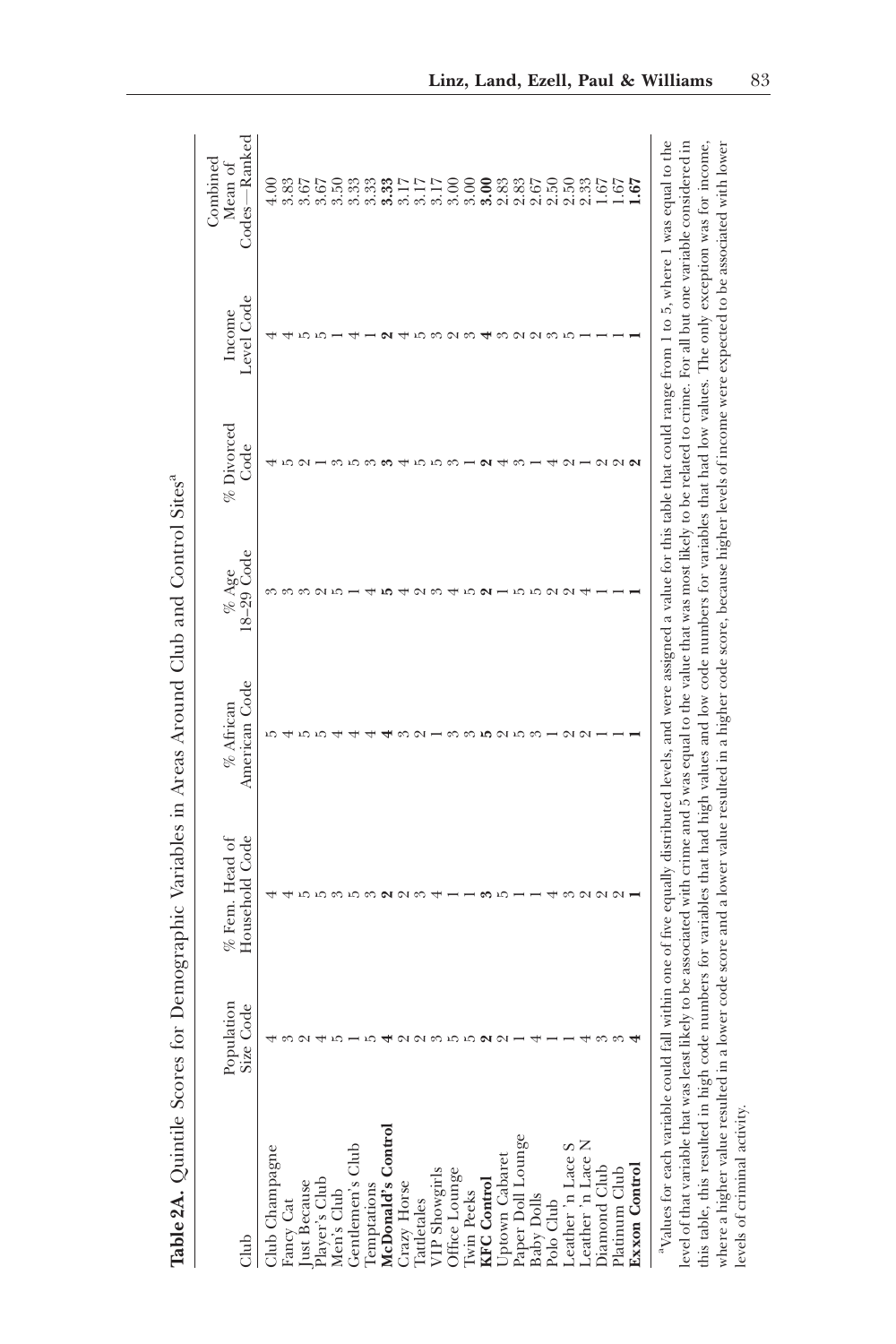with a lower crime risk. The adult nightclubs are reordered in Table 2A into three groups corresponding to the three control sites with which the various clubs are associated. The first group in the table identifies seven clubs located in relatively high-crime risk locations-Club Champagne, Fancy Cat, Just Because, Player's Club, Men's Club, Gentlemen's Club, and Temptations. The control site for these clubs is a McDonald's fast food establishment with a mean quintile social disorganization variable score of 3.33. A second group in Table 2A identifies five clubs of medium relative crime risk-Crazy Horse, Tattletales, VIP Showgirls, Office Lounge, and Twin Peeks. The control site for these clubs is a Kentucky Fried Chicken (KFC) fast food restaurant with a mean quintile social disorganization score of 3.0. A third group in Table 2A identifies eight clubs of low relative crime risk—Uptown Cabaret, Paper Doll Lounge, Baby Dolls, Polo Club, Leather 'n Lace South, Leather 'n Lace North, Diamond Club, and Platinum Club. The control site for these clubs is an Exxon gasoline service station with a mean quintile score of 1.67. Note that the average quintile score for each of the control sites is equal to the lowest mean quintile score of the clubs in the group to which it is matched. Because the mean quintile scores are indicative of the criminogenic potential in the areas surrounding the sites, this implies that most of the adult nightclubs to which the control sites are matched should be expected—solely on the basis of the demographics of the surrounding areas—to have higher numbers of crime events recorded.

Table 2B displays the vehicular traffic counts for club and control areas in recent years. As can be seen from the table, the relationship between the volume of vehicular traffic and relative crime risk is not straightforward. The high-crime risk control location has a much higher volume of vehicular traffic than the average of the adult nightclub study sites. This pattern does not hold for the medium- and low-crime risk locations, however. The medium-crime risk location has the lowest volume of traffic. The low-crime risk location has an intermediate level of traffic.

Land use, commercial establishments, and business patterns were also taken into consideration by a simple count of commercial establishments for each control location and the computation of average counts for the club locations. Table 2C displays these counts and averages. No particular pattern was observed here either. The high-crime risk control area has a large number of commercial sites compared to the test area. However, on average, the medium-crime risk area test sites have many more commercial businesses in the area than the medium-crime risk control area. Finally, the low-crime risk area has substantially more commercial establishments than the test sites.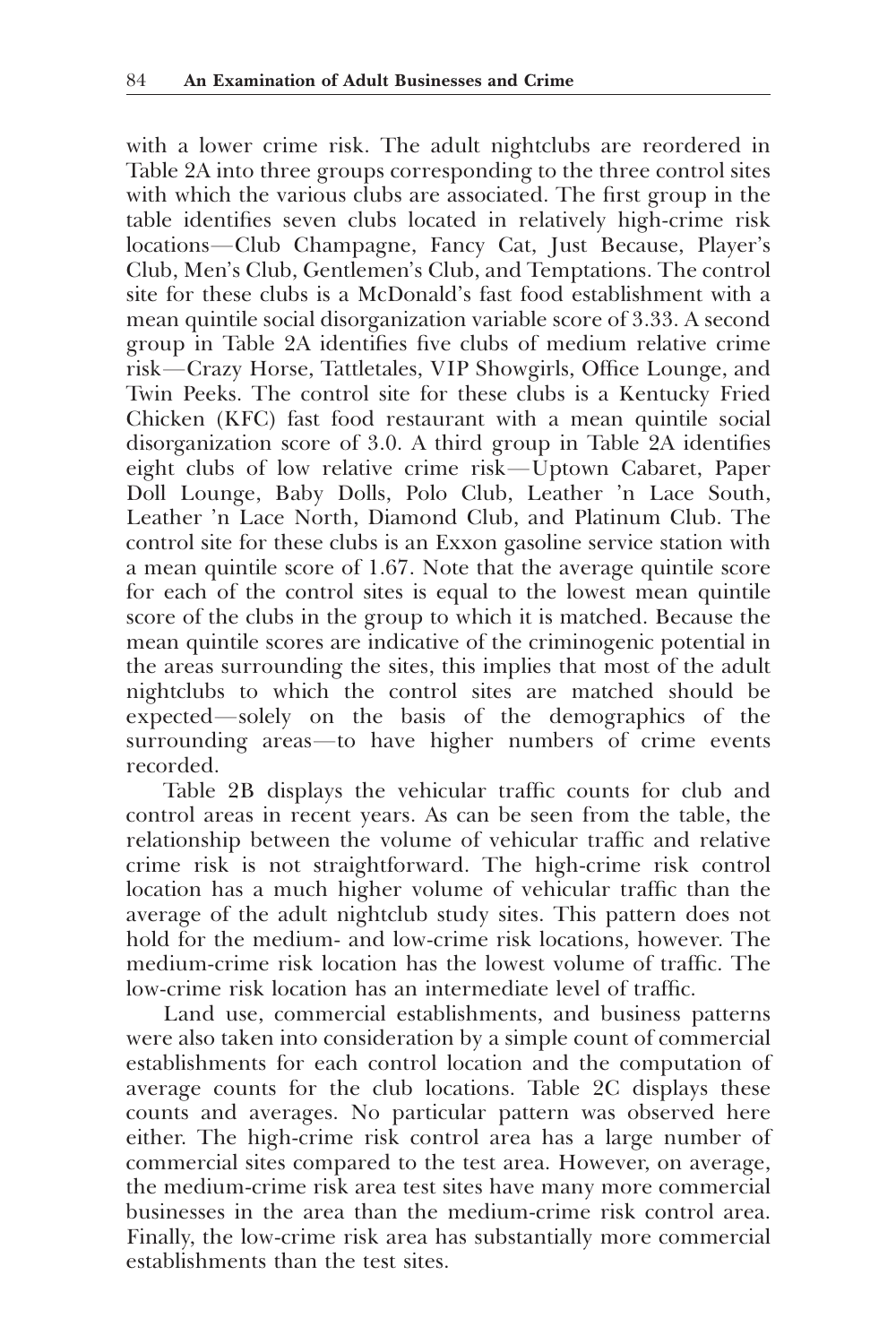Table 2B. Traffic Patterns at the Nearest Intersection to the Study or Control Sites Counted by the Charlotte-Mecklenburg Department of Transportation (all counts are taken at mid-block volume and are average weekday traffic patterns)

|                              | Volume of Motor Vehicle Traffic  | Year Count Taken |
|------------------------------|----------------------------------|------------------|
| <b>Relatively High Crime</b> |                                  |                  |
| <b>Risk Locations</b>        |                                  |                  |
| Club Champagne               | No data for nearest intersection |                  |
| Fancy Cat                    | 26,400                           | 2000             |
| Gentlemen's Club             | 35,000                           | 2000             |
| Just Because Sports          | 16,000                           | 2002             |
| Player's Club                | 12,000                           | 2000             |
| Men's Club                   | 31,400                           | 2002             |
| Temptations                  | 43,900                           | 2000             |
| Average                      | 22,217                           |                  |
| Control Site                 |                                  |                  |
| McDonald's                   | 82,100                           | 2000             |
| <b>Medium Relative Crime</b> |                                  |                  |
| <b>Risk Locations</b>        |                                  |                  |
| <b>Twin Peeks</b>            | 34,200                           | 2000             |
| Crazy Horse                  | No data for nearest intersection |                  |
| Tattletales                  | 32,100                           | 2000             |
| <b>VIP</b> Showgirls         | 32,000                           | 2001             |
| Office Lounge                | 40,600                           | 2000             |
| Platinum Club 2000           | No data for nearest intersection |                  |
| Average                      | 34,725                           |                  |
| Control Site                 |                                  |                  |
| Kentucky Fried               |                                  |                  |
| Chicken                      | 20,700                           | 2000             |
| <b>Relatively Low Crime</b>  |                                  |                  |
| <b>Risk Locations</b>        |                                  |                  |
| Polo Club                    | 32,100                           | 2000             |
| <b>Baby Dolls</b>            | 24,000                           | 2000             |
| Paper Doll Lounge            | 37,800                           | 2000             |
| Diamond Club                 | 35,000                           | 2000             |
| Leather 'n Lace S            | No data for nearest intersection |                  |
| Leather 'n Lace N            | No data for nearest intersection |                  |
| Uptown Cabaret               | 26,500                           | 2002             |
| Average                      | 31,080                           |                  |
| Control site Exxon           | 45,900                           | 2001             |

#### Data on Crimes Reported

With support from the U.S. Department of Justice Office of Community Oriented Policing Services, the Charlotte-Mecklenburg Police Department maintains a computerized ''reported incidents'' information system for the city of Charlotte and Mecklenburg County, North Carolina. This system is capable of providing geocoded information on all crime incidents reported at or near locations in the Charlotte area. Using this computerized database, brief descriptions of all crime incidents reported at or near each of the adult nightclubs and control sites identified above for the three years 1998–2000 were identified and provided to the authors by the Charlotte-Mecklenburg Police Department. The two perimeters identified above were employed, thus yielding records of incidents that occurred within a 500-foot radius and incidents that occurred within a 1,000-foot radius.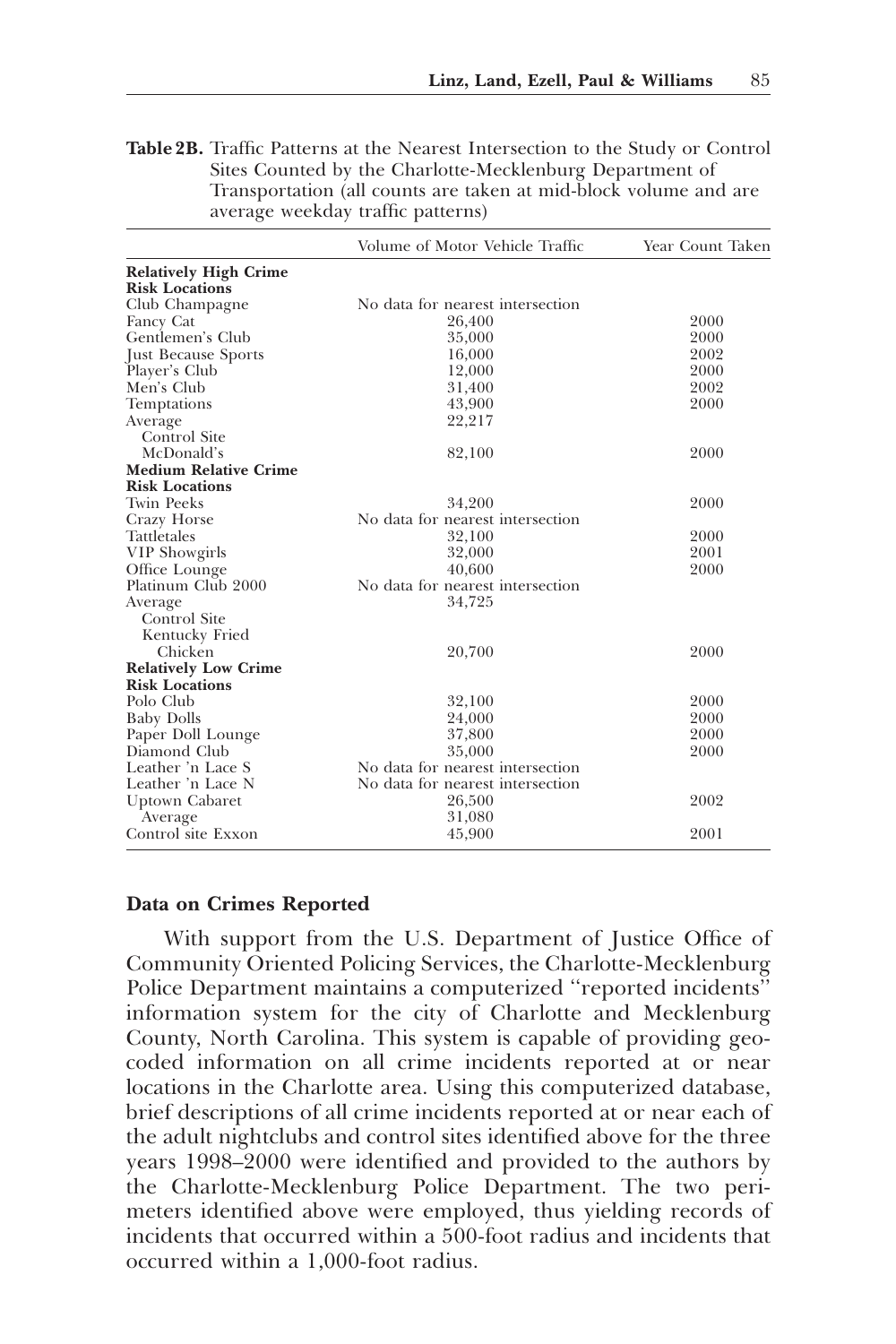|                                             | Number of Businesses/<br><b>Commercial Properties</b> |
|---------------------------------------------|-------------------------------------------------------|
| <b>Relatively High-Crime Risk Locations</b> |                                                       |
| Club Champagne                              | 21                                                    |
| Fancy Cat                                   | 36                                                    |
| Gentlemen's Club                            | 49                                                    |
| Just Because Sports                         | 18                                                    |
| Player's Club                               | 11                                                    |
| Men's Club                                  | 61                                                    |
| Temptations                                 | 21                                                    |
| Average                                     | 31                                                    |
| Control Site                                |                                                       |
| McDonald's                                  | 57                                                    |
| Medium Relative Crime                       |                                                       |
| <b>Risk Locations</b>                       |                                                       |
| <b>Twin Peeks</b>                           | 50                                                    |
| Crazy Horse                                 | 48                                                    |
| Tattletales                                 | 33                                                    |
| <b>VIP Showgirls</b>                        | 37                                                    |
| Office Lounge                               | 80                                                    |
| Platinum Club 2000                          | 81                                                    |
| Average                                     | 55                                                    |
| Control Site                                | 19                                                    |
| Kentucky                                    |                                                       |
| Fried Chicken                               |                                                       |
| Relatively Low Crime                        |                                                       |
| Risk Locations                              |                                                       |
| Polo Club                                   | 84                                                    |
| <b>Baby Dolls</b>                           | $\theta$                                              |
| Paper Doll Lounge                           | 23                                                    |
| Diamond Club                                | 67                                                    |
| Leather 'n Lace S                           | 84                                                    |
| Leather 'n Lace N                           | 34                                                    |
| Uptown Cabaret                              | 31                                                    |
| Average                                     | 46                                                    |
| Control Site                                | 89                                                    |
| Exxon                                       |                                                       |

| <b>Table 2C.</b> Counts of Number of Businesses at Control and Test Sites Within a |  |  |  |
|------------------------------------------------------------------------------------|--|--|--|
| 1.000-Foot Radius                                                                  |  |  |  |

There are no formal measurements of the accuracy with which the officers in the Mecklenburg Police Department or the dispatchers of the Computer Aided Dispatch (CAD) system locate a crime event. The dispatcher is at the mercy of the caller who relates an address. The police department does not keep an account of the discrepancy between the original address reported to the dispatcher and the address noted in any subsequent police report.

For crimes such as rape, robbery, and assault, the address of the actual offense may not be the address of the dispatch. Victims of these crimes sometimes go to other locations and call for service. The discrepancy between call address and actual address of the crime event may therefore be sizable, approximately 10%–20%, according to the Charlotte assistant crime analyst. But, these inaccuracies only occur for these crimes. The address of the crime location and the call location are highly consistent between the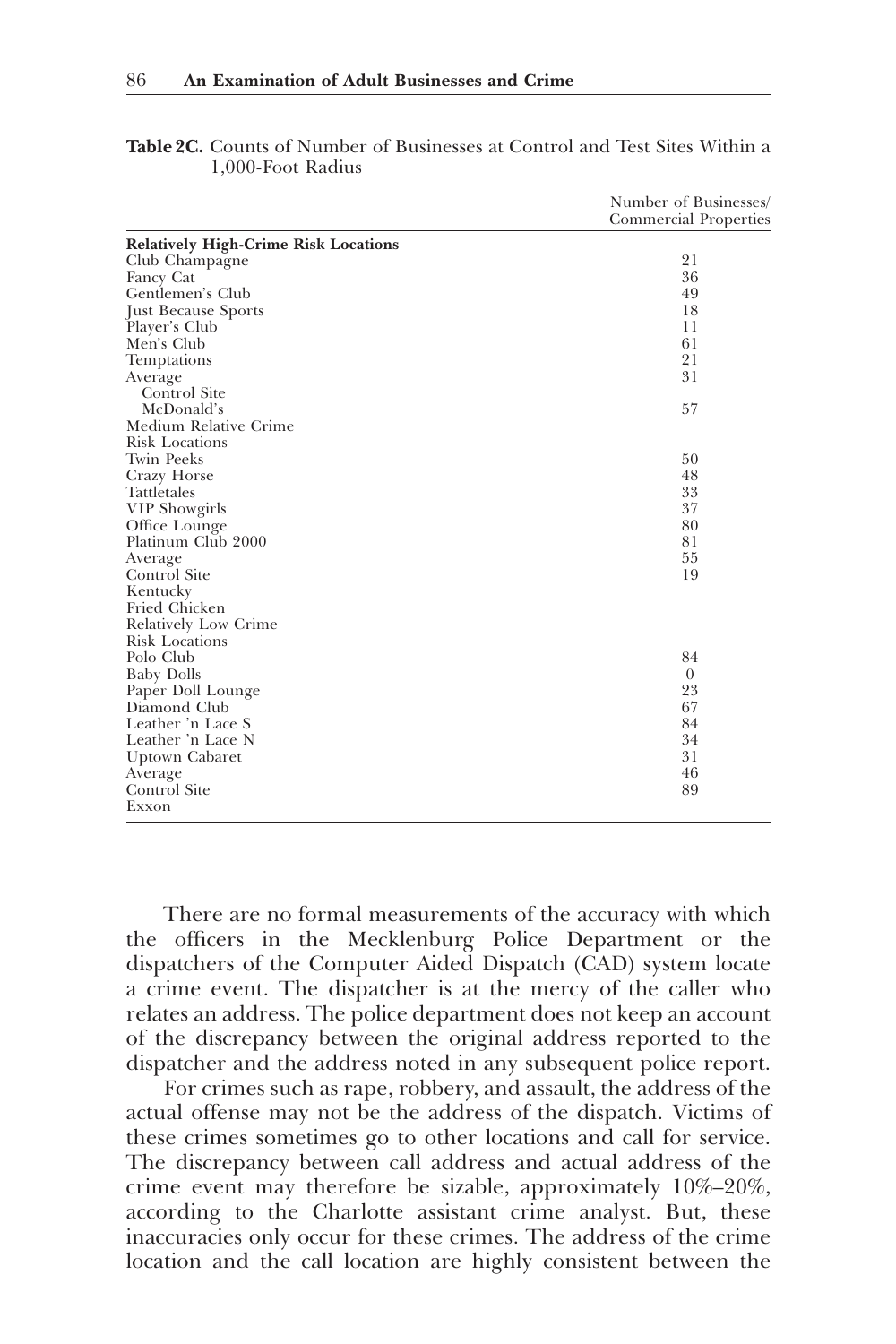CAD and the location of the crime for property crimes and serious assaults resulting in incapacitation and murder.

The database used for the present study contains only those crime incidents derived from the CAD database for which the police completed a report. This constitutes approximately 25%–30% of the entire CAD database. The accuracy of addresses listed in the report data file is not checked against the CAD, nor is it checked against a map of the city (although a procedure for verifying addresses has recently been implemented by the department). Accuracy is estimated by the crime analyst to be in the 94%–95% range.

For purposes of the present study, the authors grouped the reported crime incidents into six categories, ordered from the most to the least inclusive, as follows: total crimes (i.e., the total of all crime categories listed below), total Uniform Crime Reports (UCR) Index Crimes (i.e., the total of the UCR Violent and Property Crimes identified below), total Uniform Crime Reports Violent Crime Index Crimes (murder, rape, aggravated assault, and robbery), total Uniform Crime Reports Property Crime Index Crimes (burglary, larceny/theft, motor vehicle theft, and arson), sex crimes (the crime reports data had counts listed only as ''sex offenses'' to which were added rape/attempted rape counts, to define this variable), and all other crimes (minor incidents such as disorderly conduct, hit and run, non-aggravated assault, embezzlement, and forgery).

Counts of the number of incidents reported in each of these six categories for each of the three years of the study for each of the 23 adult nightclub and control sites for each perimeter constitute the dependent variables to be studied.

#### Statistical Model

In addition to overall estimates of mean numbers of crime incidents surrounding the adult nightclub and control sites, we conducted a panel regression analysis of the data.<sup>11</sup> For this,

<sup>&</sup>lt;sup>11</sup> The dependent variable is a positively skewed count variable. Therefore, we experimented with the estimation of either a Poisson or negative binomial regression model that more accurately accounts for such a dependent variable, using specifications identical to the OLS regression models presented in the article. However, due to the limited number of clubs/controls and the relatively large number of parameters in comparison (especially the club-specific fixed-effects that were included to account for unobserved heterogeneity at the club/neighborhood level), we routinely encountered convergence problems and were not able to reliably and robustly estimate these models. This was entirely expected by us given that the Poisson and binomial models are nonlinear models that are estimated via maximum likelihood methods. The maximum likelihood estimation (MLE) method requires, for convergence, a relatively well-defined likelihood surface. If we had access to either more years of crime data or more clubs/controls, these models would have been more feasible and more appropriate, as a larger number of observations would bring asymptotics into play more definitely and stabilize the likelihood surface. Therefore, we chose to work with the OLS estimates, which were statistically stable and substantively interpretable.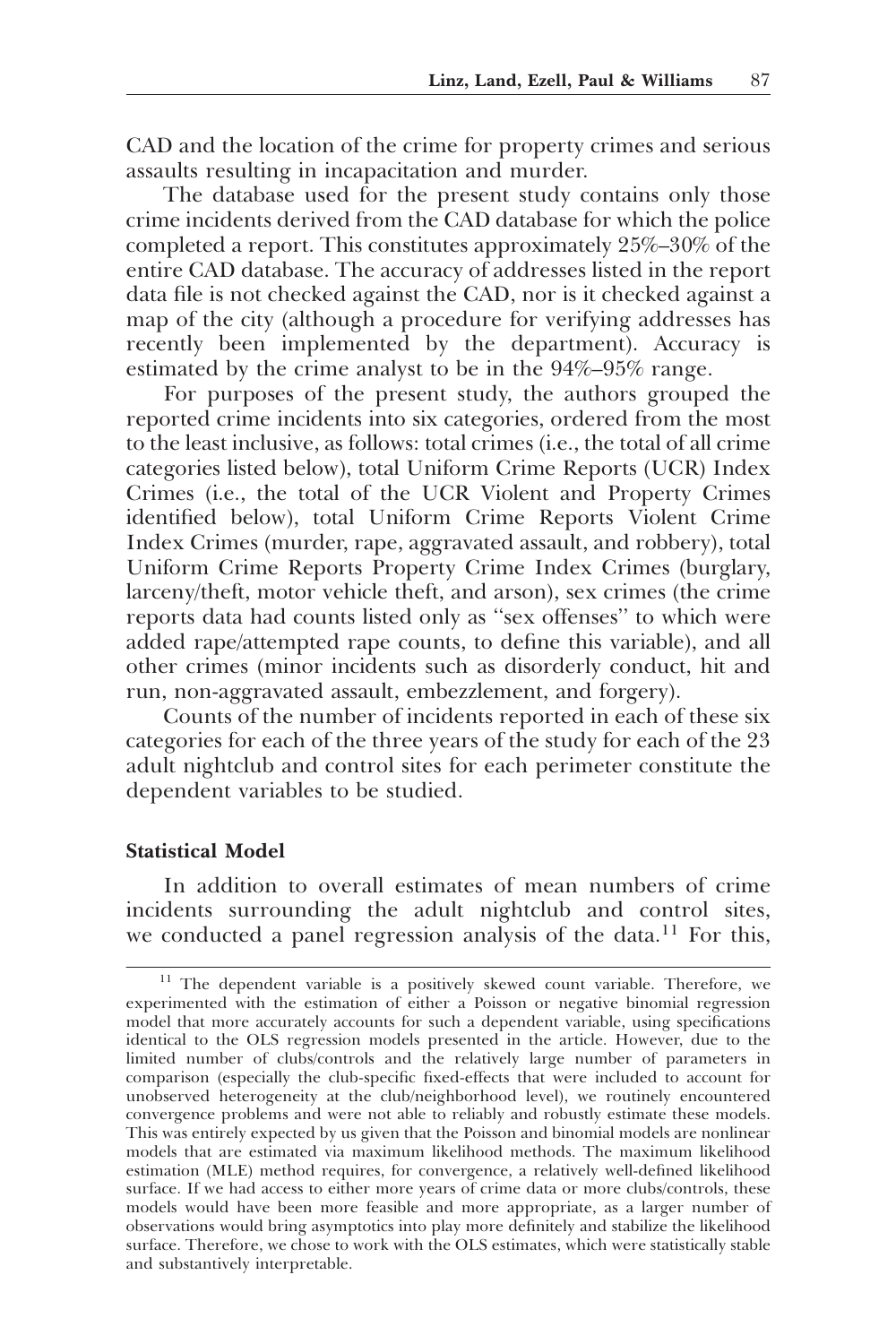we use fixed-effects or least-squares dummy-variable regression models (see, e.g., Hannan & Young 1977; Hsiao 1986) to analyze the Charlotte crime events data arranged in a pooled time-series cross-section with site (club or control)-years as units of analysis. Effects are fixed for years and sites. Site-fixedeffect models eliminate bias created by the failure to include controls for unmeasured characteristics of the sites that have additive effects. Thus, fixed-effects models control for unmeasured characteristics of the sites that may affect the incidence of crime events at or near the adult nightclub and control sites. The regression model is:

$$
Y_{it} = \beta_0 + \varepsilon_{it},\tag{1}
$$

where

$$
\varepsilon_{it} = u_i + v_t + w_{it}
$$

In this model, the regression parameter  $\beta_0$  denotes an overall constant term for the model, which corresponds to the overall average number of crime incidents of a given type across all sites and years. This overall average number of crime incidents is adjusted up or down for each site  $i$  and year  $t$  by the overall error term  $\varepsilon_{it}$ . The overall error term  $\varepsilon_{it}$  is composed of a cross-sectional (site) component  $u_i$  plus a year component  $v_t$  plus a purely random component  $w_{it}$ . The additive error term effects of the sites are estimated relative to a base nightclub that consistently has low numbers of crime incidents (Fancy Cat), so that most site-specific effects for most crime categories will be positive. Overall year effects on the numbers of reported crime incidents also are estimated for 1999 and 2000, with the year 1998 taken as the base year.

For all models, we used a heteroskedasticity-consistent covariance matrix to estimate the standard errors of the regression coefficients. This method of calculating the standard errors, often referred to in the statistical literature as the HC3 estimator, is a robust estimator similar to the one derived by White (1980), but adding a finite sample correction term to relax the asymptotic requirements of White's original formulation (Davidson & McKinnon 1993; Long & Ervin 2000; McKinnon & White 1985). The finite sample correction term produces a more conservative estimate of the variance of the parameter estimates by adding an adjustment term that accounts for the small sample size (Long & Ervin 2000). The HC3 estimator is an approximation of the jackknife variance estimator (Long & Ervin 2000; McKinnon & White 1985).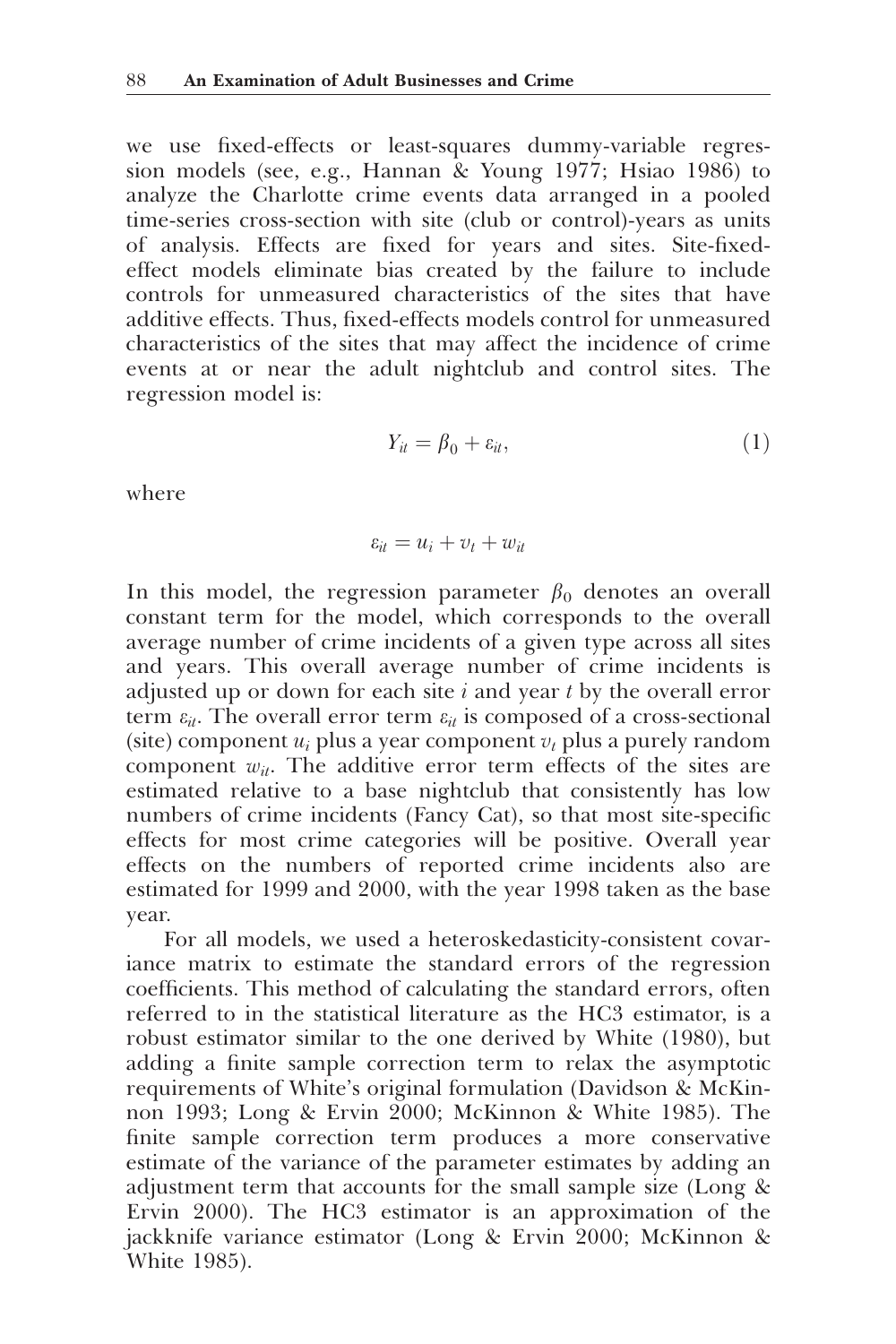## Results

Table 3 reports overall results on mean numbers of crime incidents reported to the Charlotte Police Department for local areas (both 500- and 1,000-foot radii) surrounding both the 20 adult nightclubs and the three control sites.<sup>12</sup> The table includes the means for each of the three years 1998, 1999, and 2000, as well as for all three years combined. Means are given for each of the six categories of crime described earlier. For the adult nightclubs, two estimates of the means are given. This is due to the fact that one of the clubs, Baby Dolls, had no reported crimes within 1,000 feet during any of the three years. Therefore, in order to provide an estimate of the mean crimes reported that is not distorted by including a club in the denominators that did not contribute to the incidents in the numerators, two sets of mean estimates are reported—one that includes Baby Dolls and one that does not.

Several results in Table 3 merit comment. First, consider the overall means for our most comprehensive measure of crime incidents—the Total Crimes rows of Table 3. For this crime category, the mean number of incidents for all three years combined in the adult nightclub locations is between 59% and 62% of those reported for the control sites for the 500-foot perimeters and between 45% and 47% of those reported for the control sites for the 1,000-foot perimeters. Roughly similar bounds characterize the means for the combined years for all of the other crime categories in the table. Thus, with respect to all six categories of crime incidents under investigation, it is evident that the overall mean numbers of crime incidents for all three years combined are somewhat less in the areas surrounding the adult nightclubs than in the areas surrounding the control sites.

Next, consider the year-specific means of crime incidents reported in Table 3. For both the 500- and 1,000-foot perimeters and four of the crime categories in the table, namely Total Crimes, Total UCR Crimes, UCR Property Crimes, and Other Crimes, there is an evident difference between the adult nightclub and

<sup>&</sup>lt;sup>12</sup> Recall that the three control sites were chosen solely on the basis of demographic characteristics of their surrounding neighborhoods that research motivated by crime opportunity/routine activities theory has found to be associated with crime risk. On this basis, we identified the McDonald's control site as a ''high-crime risk'' control site, the KFC site as a ''medium-crime risk'' site, and the Exxon station as a ''low-crime risk'' site. These characterizations of the relative crime risk potential of the sites are, in fact, corroborated by the data on crimes reported to the Charlotte Police Department, as reported in Table 3. For instance, for Total UCR Crimes, the average numbers of crime incidents reported across the three years within the 500-foot (1,000-foot) perimeters are 86.33 (294.67) at the McDonald's site, 69 (156.33) at the KFC site, and 24 (56) at the Exxon site. The orderings of the three sites by numbers of crime incidents reported for all of the other crime categories studied in this article are similar.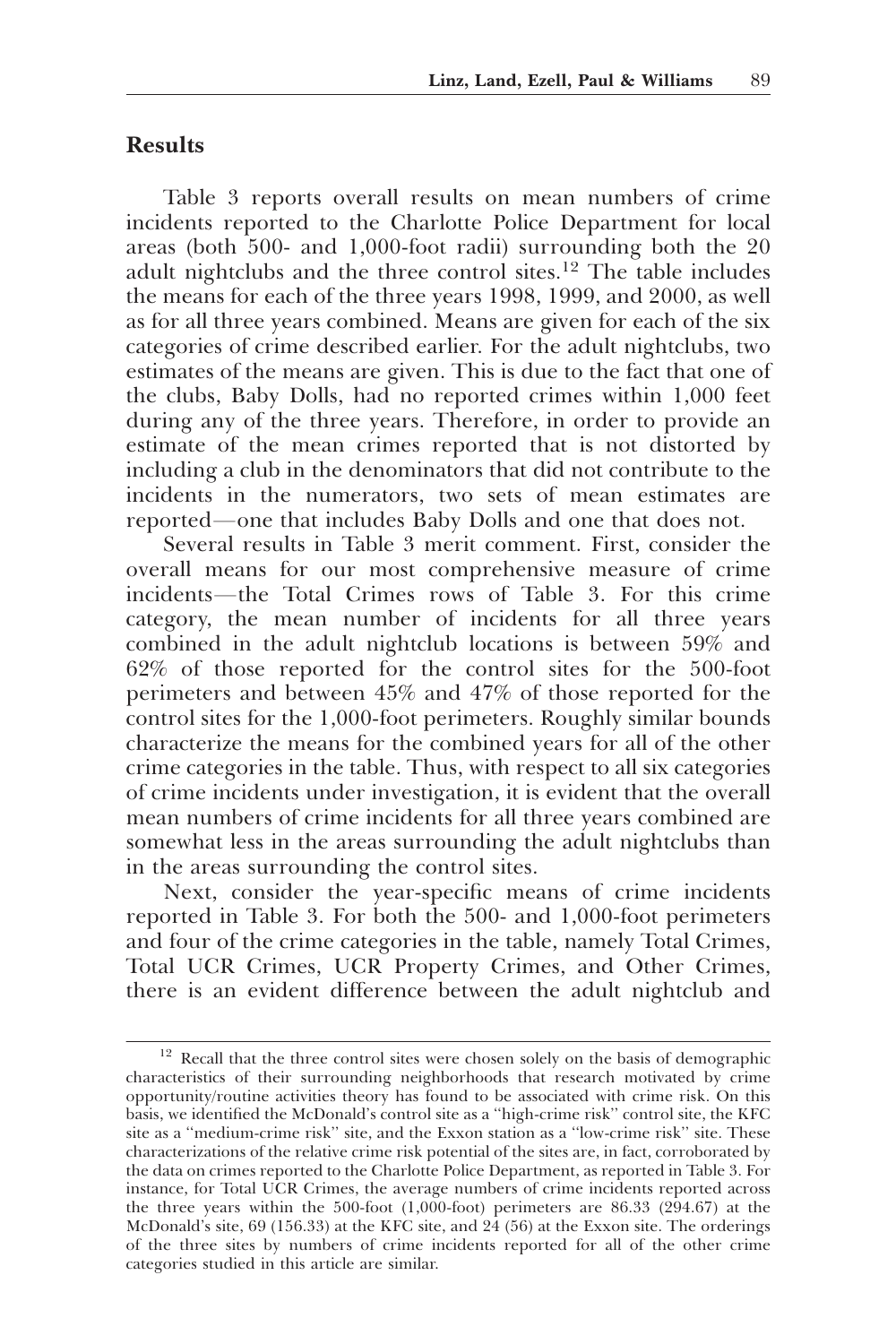|                            |      |                | 500-Foot Radius      |          |            | 1,000-Foot Radius |          |
|----------------------------|------|----------------|----------------------|----------|------------|-------------------|----------|
|                            |      |                | Clubs                |          |            | Clubs             |          |
| Crime Type                 | Year | $w/o$ $B.D.^a$ | $\le$ $\,$ B.D. $\!$ | Controls | $w/o$ B.D. | $w/$ B.D.         | Controls |
| <b>Total Crimes</b>        | 1998 | 62.6           | 59.5                 | 124.0    | 130.2      | 123.7             | 297.3    |
|                            | 1999 | 67.7           | 64.3                 | 101.0    | 134.5      | 127.8             | 282.3    |
|                            | 2000 | 60.9           | 57.9                 | 84.0     | 121.5      | 115.4             | 237.3    |
|                            | All  | 63.7           | 60.6                 | 103.0    | 128.7      | 122.3             | 272.3    |
| <b>Total UCR Crimes</b>    | 1998 | 38.2           | 36.3                 | 65.7     | 78.5       | 74.6              | 177.0    |
|                            | 1999 | 44.4           | 42.2                 | 63.3     | 84.7       | 80.5              | 181.7    |
|                            | 2000 | 38.8           | 36.9                 | 50.3     | 73.9       | 70.2              | 148.3    |
|                            | All  | 40.5           | 38.4                 | 59.8     | 79.0       | 75.1              | 169.0    |
| <b>UCR Violent Crimes</b>  | 1998 | 7.0            | 6.7                  | 17.7     | 12.0       | 11.4              | 34.7     |
|                            | 1999 | 7.0            | 6.6                  | 19.0     | 13.4       | 12.8              | 36.7     |
|                            | 2000 | 6.2            | 5.9                  | 10.7     | 11.2       | 10.7              | 26.0     |
|                            | All  | 6.7            | 6.4                  | 15.8     | 12.2       | 11.6              | 32.4     |
| <b>UCR Property Crimes</b> | 1998 | 31.2           | 29.7                 | 48.0     | 66.5       | 63.2              | 142.3    |
|                            | 1999 | 37.4           | 35.6                 | 44.3     | 71.3       | 67.7              | 145.0    |
|                            | 2000 | 32.6           | 31.0                 | 39.7     | 62.7       | 59.6              | 122.3    |
|                            | All  | 33.8           | 32.1                 | 44.0     | 66.8       | 63.5              | 136.6    |
| Sex Crimes                 | 1998 | 0.53           | 0.50                 | 0.33     | 1.05       | 1.00              | 1.00     |
|                            | 1999 | 0.32           | 0.30                 | 0.33     | 0.79       | 0.75              | 0.33     |
|                            | 2000 | 0.26           | 0.25                 | 0.67     | 0.63       | 0.60              | 3.67     |
|                            | All  | 0.37           | 0.35                 | 0.44     | 0.82       | 0.78              | 1.67     |
| Other Crimes               | 1998 | 24.2           | 23.0                 | 58.3     | 51.2       | 48.7              | 119.7    |
|                            | 1999 | 23.2           | 22.0                 | 37.3     | 49.3       | 46.9              | 100.3    |
|                            | 2000 | 22.0           | 20.9                 | 33.3     | 47.1       | 44.8              | 87.3     |
|                            | All  | 23.1           | 22.0                 | 43.0     | 49.2       | 46.8              | 102.4    |

Table 3. Mean Number of Crimes Reported to the Police by Crime Type and Radius

<sup>a</sup>This mean excludes the club Baby Dolls, which had no reported crimes within 1,000 feet during the years 1998, 1999, and 2000. <sup>b</sup>

 $\rm{^{b}This}$  mean includes the club Baby Dolls (i.e., the denominator is increased by 3).

control sites. That is, the trend in the means across the three years for the control sites for all of these crime categories is down, whereas there is little, if any, trend across the years for the adult nightclub sites. It is as if the levels of crime incidents in the control site areas are declining toward the already lower levels near the club sites. Even so, however, for all four categories, the mean numbers of crime incidents reported in the last year available, the year 2000, in the nightclub areas remain below those in the control areas. This is especially true when the perimeter around these locations is expanded to 1,000 feet, which, of course, permits the inclusion in the crime counts of incidents further removed from the club and control site premises. For two other crime categories in Table 3, UCR Violent Crimes and Sex Crimes, the trends across the three years are more muted for both the club and the control sites. This is due, in part, to the fact that the numbers of these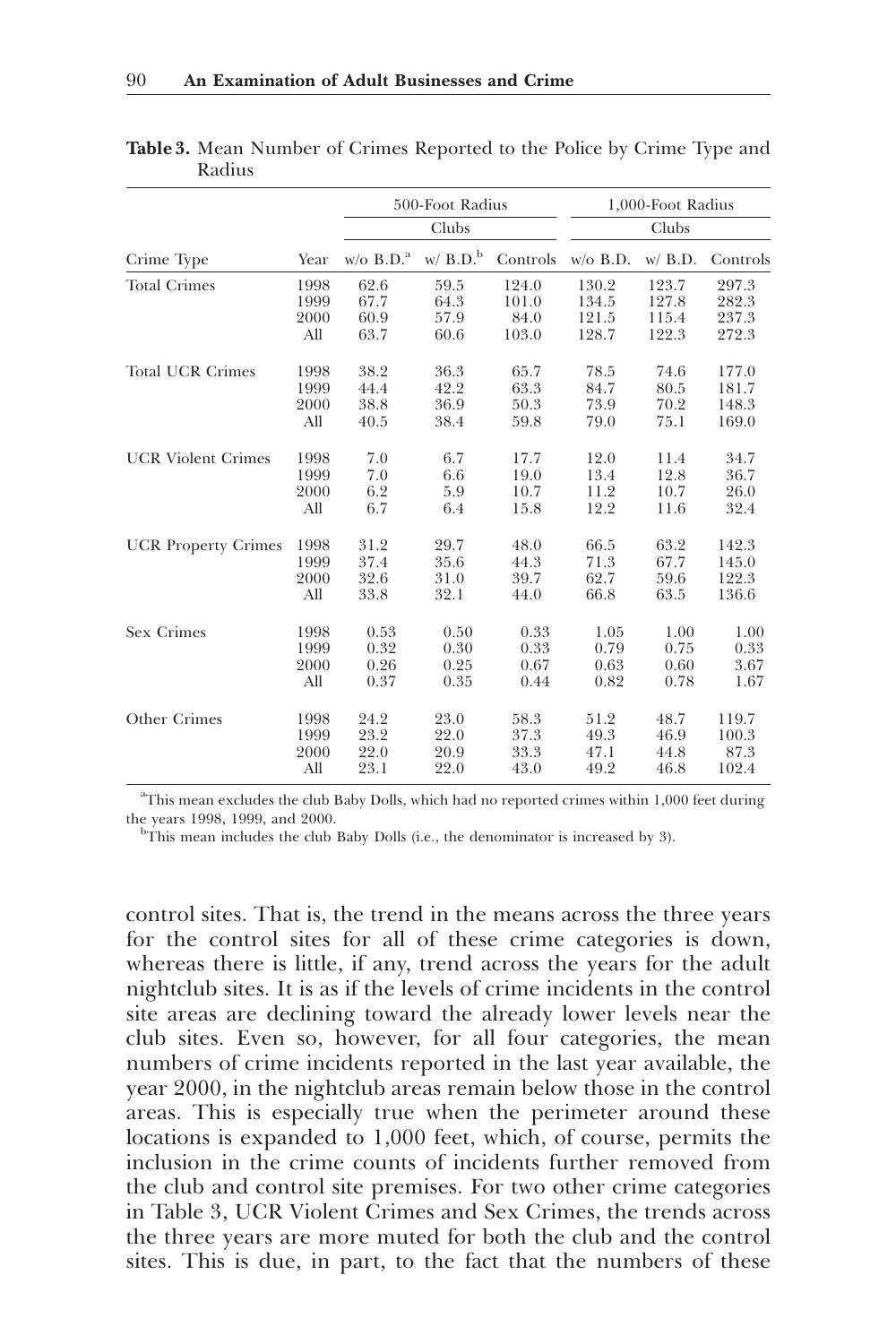crimes are lower, so that even a slight increase in incidents can be influential in the computation of the means.

For a more precise statistical analysis of the crime events data, the regression model described above in Equation 1 was estimated. Table 4 reports parameter estimates and summary statistics for the full version of this regression model wherein the dependent variable is the Total UCR Crimes reported in the 500- and 1,000 foot perimeters of the adult nightclub and control sites.<sup>13</sup> This model takes the number of crime events reported for 1998 as the omitted year and the number of events reported for the Fancy Cat Club as the omitted adult nightclub site.14 The coefficients of determination (R-squared) reported in Table 4 show that the fixedeffects regression models succeed in explaining over 90% of the variance in numbers of Total UCR Crimes reported in the two perimeters.

It can be seen from Table 4 that the partial regression coefficients estimated for the year 1999 are 4.78 and 5.74 for events reported within a 500-foot and 1,000-foot radius of the clubs and control sites, respectively. This means that, on average, about five more crime events were reported within 500 feet of all locations in 1999 than in 1998 and about six more within the 1,000 foot radius. By comparison, in the year 2000, the regression coefficients indicate a decrease of one to two crime events from that in 1998 within 500 feet and seven to eight within 1,000 feet of all locations. However, none of these year-specific regression coefficients has an associated p-value less than the .05 level of statistical significance, that is, statistically significant from zero. Therefore, it can be inferred that these year-to-year variations from the 1998 base year are sufficiently small that they are statistically meaningless.

Examining next the estimated partial regression coefficients for the adult nightclub and control sites in Group 1, recall that these are in relatively high-crime risk locations. A key comparison is the size of the coefficient estimated for the control site for this group, a McDonald's fast food restaurant, with the coefficients for the club sites in this group. It can be seen that the estimated coefficients for

<sup>&</sup>lt;sup>13</sup> Full regression models were estimated for both the 500- and 1,000-foot perimeters and all six of the categories of crime incidents identified earlier in the text. We exhibit the regression model for Total UCR Crimes in Table 4, as this category consists of the most serious crimes reported to the police.

<sup>&</sup>lt;sup>14</sup> Fancy Cat was chosen as the omitted site, because it has relatively low numbers of crime events within the defined areas. This means that the regression coefficients estimated for the other club and control sites will be positive coefficients, thus indicating the increase in crime events expected for their defined areas relative to those for Fancy Cat. Similarly, the year 1998 was chosen as the omitted year category so that the average number of crime events across all sites reported for 1999 and 2000 can be interpreted as the average increase or decrease expected in those years relative to 1998.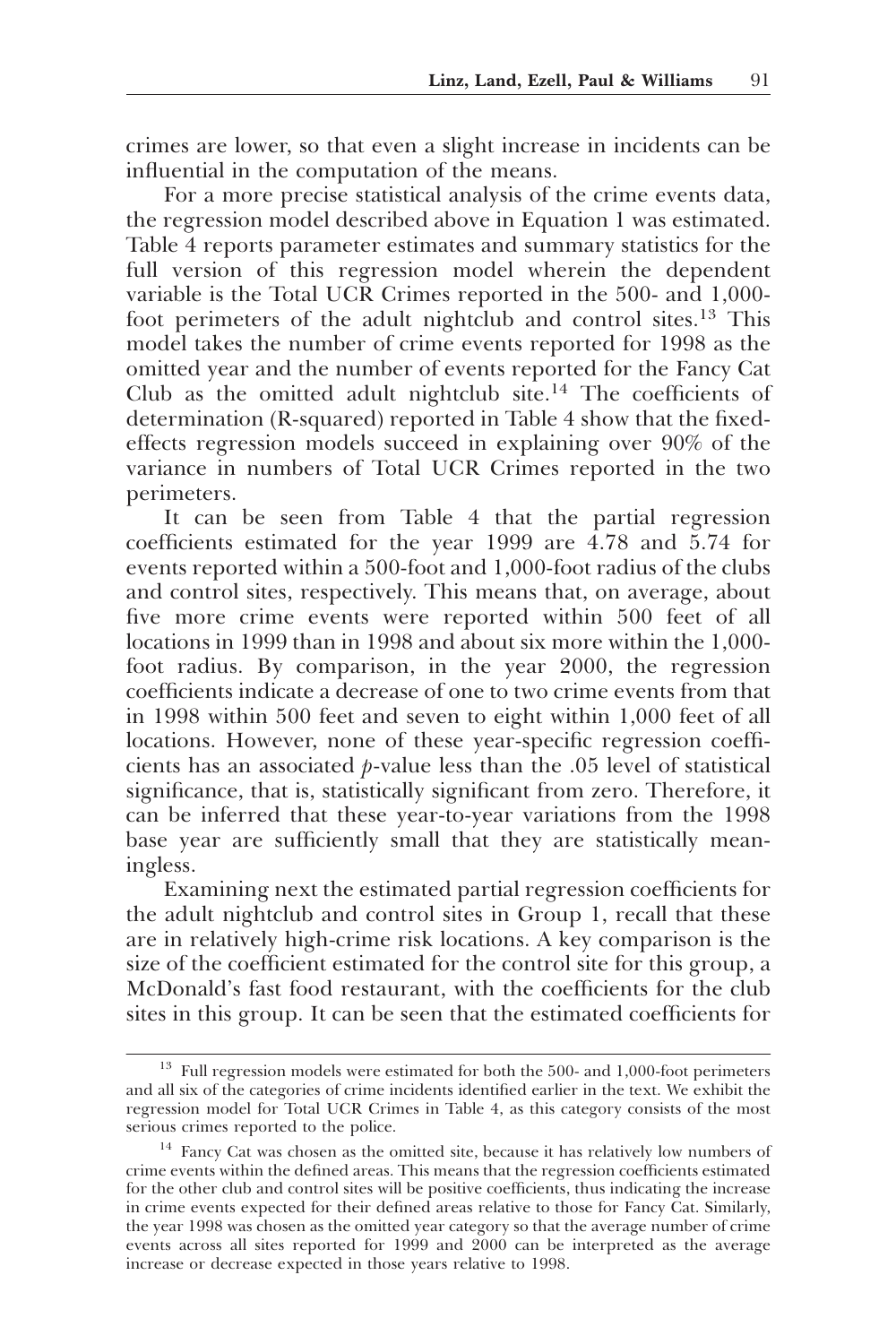|                        |          | 500-Foot Radius |            |          | 1,000-Foot Radius |            |
|------------------------|----------|-----------------|------------|----------|-------------------|------------|
|                        |          | Robust          |            |          | Robust            |            |
| Variable               | b-Coeff. | HC3 S.E.        | $p$ -Value | b-Coeff. | HC3 S.E.          | $p$ -Value |
| Year 1999              | 4.78     | 4.61            | 0.305      | 5.74     | 6.07              | 0.350      |
| Year 2000              | $-1.52$  | 4.72            | 0.749      | $-7.52$  | 6.41              | 0.247      |
| Group 1                |          |                 |            |          |                   |            |
| Club Champagne         | 22.33    | 9.63            | 0.025      | 38.00    | 12.54             | 0.004      |
| Just Because           | 26.67    | 13.14           | 0.048      | 69.33    | 21.93             | 0.003      |
| Player's Club          | 45.00    | 8.59            | 0.000      | 85.33    | 11.00             | 0.000      |
| Men's Club             | 63.00    | 21.18           | 0.005      | 64.67    | 23.01             | 0.007      |
| Gentlemen's Club       | 101.33   | 8.47            | 0.000      | 94.33    | 10.42             | 0.000      |
| Temptations            | 6.33     | 7.09            | 0.376      | 26.33    | 12.21             | 0.037      |
| McDonald's             | 82.33    | 5.01            | 0.000      | 276.00   | 8.72              | 0.000      |
| Group 2                |          |                 |            |          |                   |            |
| Crazy Horse            | 91.00    | 9.41            | 0.000      | 113.67   | 16.12             | 0.000      |
| <b>Tattletales</b>     | 47.67    | 7.84            | 0.000      | 59.33    | 8.06              | 0.000      |
| <b>VIP Showgirls</b>   | 6.00     | 5.37            | 0.270      | 34.33    | 5.50              | 0.000      |
| Office Lounge          | 34.67    | 9.88            | 0.001      | 97.33    | 12.05             | 0.000      |
| <b>Twin Peeks</b>      | 19.33    | 7.15            | 0.010      | 20.33    | 8.66              | 0.024      |
| Kentucky Fried Chicken | 65.00    | 16.53           | 0.000      | 137.67   | 23.96             | 0.000      |
| Group 3                |          |                 |            |          |                   |            |
| Uptown Cabaret         | 93.00    | 19.65           | 0.000      | 109.00   | 13.62             | 0.000      |
| Paper Doll Lounge      | 16.33    | 5.91            | 0.008      | 21.33    | 7.28              | 0.005      |
| <b>Baby Dolls</b>      | $-4.00$  | 5.19            | 0.445      | $-18.67$ | 6.96              | 0.010      |
| Polo Club              | 28.67    | 6.31            | 0.000      | 65.33    | 17.76             | 0.001      |
| Leather 'n Lace South  | 31.00    | 6.09            | 0.000      | 79.00    | 11.86             | 0.000      |
| Leather 'n Lace North  | 21.33    | 5.68            | 0.001      | 10.67    | 6.58              | 0.112      |
| Diamond Club           | 8.67     | 5.86            | 0.146      | 90.33    | 14.36             | 0.000      |
| Platinum Club          | 30.33    | 8.30            | 0.001      | 68.00    | 6.68              | 0.000      |
| Exxon                  | 20.00    | 5.60            | 0.001      | 37.33    | 11.70             | 0.003      |
| Constant               | 2.91     | 5.20            | 0.578      | 19.26    | 5.93              | 0.002      |
| R-Squared              | 0.91     |                 |            | 0.95     |                   |            |

Table 4. Parameter Estimates from Fixed-Effects Dummy Variable Regression Model of Total UCR Crimes

NOTE: The reference site is the Fancy Cat Club.

McDonald's are 82.33 and 276 for the 500- and 1,000-foot radii, respectively. These coefficients can be interpreted as indicating that, net of the overall constant and year-specific terms for the regression equations, the McDonald's site is expected to have about 82 and 276 more crime events reported on average per year than the Fancy Cat Club, respectively, for the two perimeters. For the 500-foot perimeter, the coefficient for McDonald's is substantially larger than those for all of the adult nightclubs in Group 1 except for the Gentlemen's Club. In the case of the 1,000-foot perimeter, the McDonald's coefficient is much larger than the coefficients of all of the club sites, including the Gentlemen's Club.15

<sup>&</sup>lt;sup>15</sup> The fact that the regression coefficient estimated for the Gentlemen's Club for the 1,000-foot perimeter (94.33) is smaller than that for this club for the 500-foot perimeter (101.33) is not an error. To calculate the unconditional expected value for the club and control site locations, one must add the regression coefficient for the site to the overall constant term for the regression equation. Making this calculation, it can be seen that the average expected number of events across the three years for the 1,000-foot perimeter for the Gentlemen's Club is about 114 as compared to 104 for the 500-foot perimeter.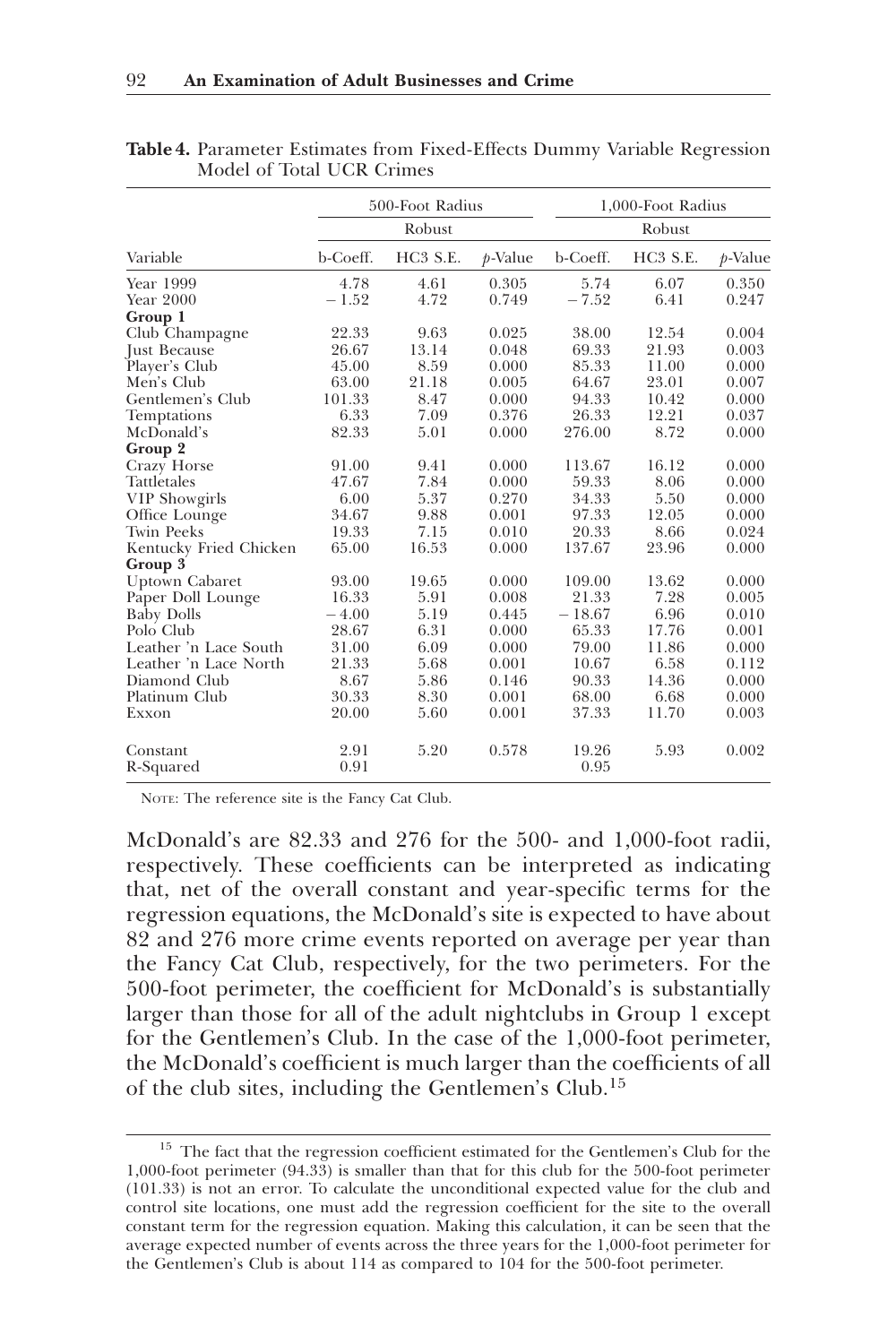Consider next the adult nightclub and control sites in Group 2. Recall that these are medium-crime risk locations. In this group, the control site is the Kentucky Fried Chicken restaurant, which has an estimated regression coefficient of 65 for the 500-foot perimeter and 137.67 for the 1,000-foot perimeter. For the 500 foot perimeter around the sites, the KFC regression coefficient is substantially larger than those of all of the club locations in this group except those for the Crazy Horse Club. The same is true for the coefficients for the 1,000-foot perimeter model.

The adult nightclub and control sites in Group 3, the low-crime risk locations, were then examined. In this group, the Exxon service station is the control site. It has an estimated regression coefficient of 20 crime events for the 500-foot perimeter and 37.33 for the 1,000-foot perimeter. For the 500-foot perimeter around the sites, this coefficient is larger than those estimated for three adult nightclubs (Paper Doll Lounge, Baby Dolls, and Diamond Club), about the same as one club (Leather 'n Lace North), somewhat smaller than those for three club sites (Polo Club, Leather 'n Lace South, and Platinum Club), and much smaller than that for one club (Uptown Cabaret). For the 1,000-foot perimeter, the estimated regression coefficient for Exxon is larger than those for three clubs (Paper Doll Lounge, Baby Dolls, and Leather 'n Lace North) and smaller than those for five clubs (Uptown Cabaret, Polo Club, Leather 'n Lace South, Diamond Club, and Platinum Club).

We next turn to an assessment of the statistical significance of the differences between the net effects (i.e., the estimated partial regression coefficients) of the three groups of adult nightclub sites as compared to the corresponding control sites. For this, we estimated a set of constrained regression models, as reported in Tables 5A and 5B. Table 5A reports the results for the 500-foot perimeters around the sites; Table 5B reports the corresponding results for the 1,000-foot perimeters.

Each of these constrained models commenced with a corresponding full model, like that displayed in Table 4 for Total UCR Crime incidents reported within the 500-foot perimeter. We then constrained all of the adult clubs in one of the groups, namely Group 1, to have a common partial regression coefficient. For Total UCR Crimes, this group coefficient, 29.14, is reported in the first column of coefficients in Table 5A. The constrained model also estimated a partial regression coefficient for the Group 1 control site, the McDonald's fast food restaurant. This coefficient, 73.14, is reported in the second column of coefficients of Table 5A. An Fratio then was computed for the null hypothesis that the common regression coefficient for the Group 1 sites is equal to the coefficient for the corresponding control site. This statistic, 27.60, is given in the third column of coefficients of Table 5A. The fourth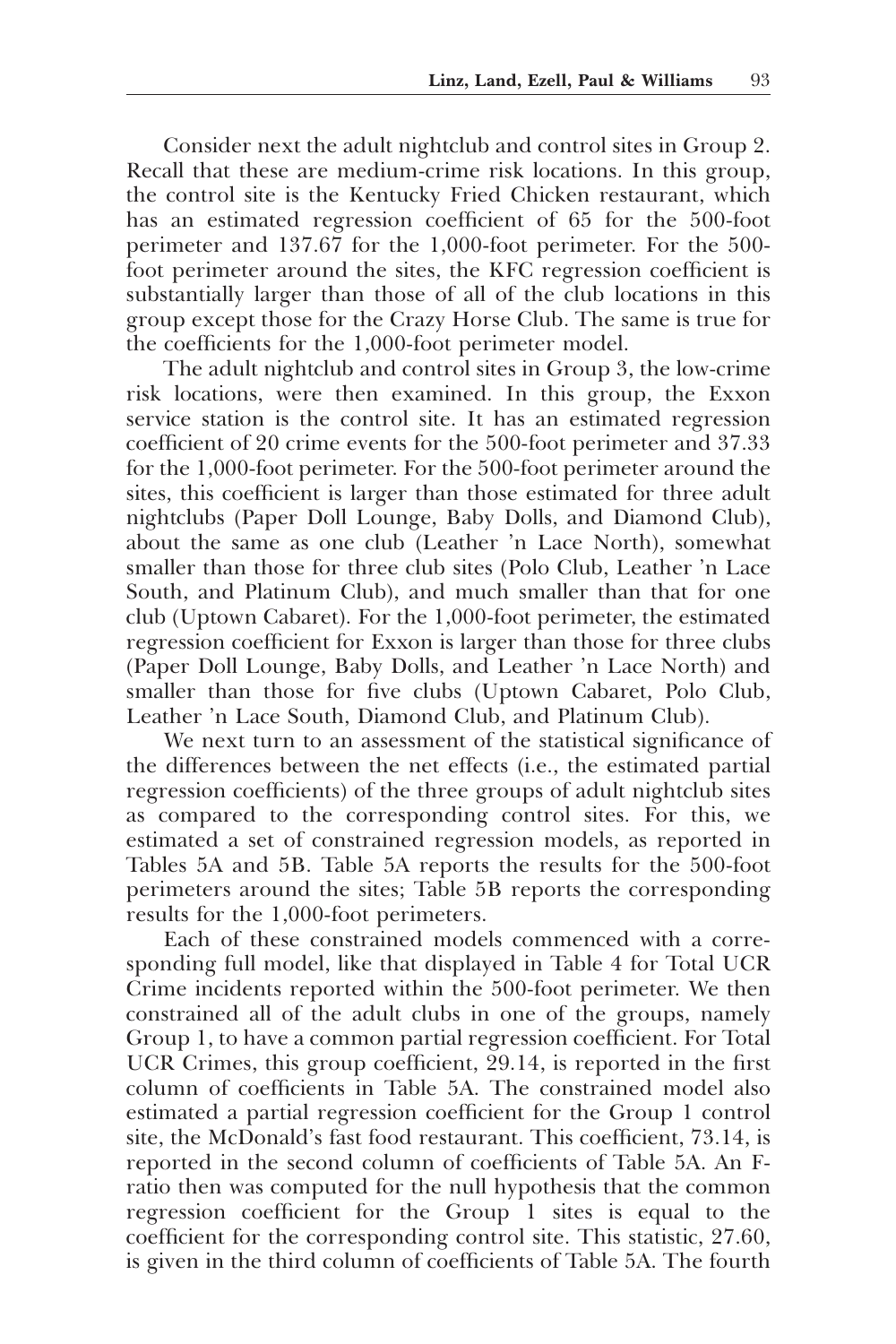| Model               | Group                      | Group<br>Coefficient | Control<br>Coefficient | F-Value | $p$ -Value | Model<br>R-Squared |
|---------------------|----------------------------|----------------------|------------------------|---------|------------|--------------------|
| <b>Total Crimes</b> |                            |                      |                        |         |            |                    |
|                     | 1                          | 47.05                | 128.33                 | 13.40   | 0.0006     | 0.65               |
|                     | $\frac{2}{3}$              | 65.33                | 106.00                 | 1.70    | 0.1982     | 0.73               |
|                     |                            | 43.67                | 44.33                  | 0.00    | 0.9582     | 0.67               |
|                     | <b>Total UCR Crimes</b>    |                      |                        |         |            |                    |
|                     |                            | 29.14                | 73.67                  | 27.60   | 0.0000     | 0.59               |
|                     | $\overline{2}$             | 39.73                | 65.00                  | 1.96    | 0.1682     | 0.73               |
|                     | 3                          | 28.17                | 20.00                  | 1.36    | 0.2487     | 0.66               |
|                     | <b>UCR Violent Crimes</b>  |                      |                        |         |            |                    |
|                     | 1                          | 8.14                 | 15.00                  | 11.15   | 0.0016     | 0.61               |
|                     |                            | 4.47                 | 27.67                  | 6.15    | 0.0167     | 0.78               |
|                     | $\frac{2}{3}$              | 4.38                 | 2.67                   | 0.34    | 0.5623     | 0.51               |
|                     | <b>UCR Property Crimes</b> |                      |                        |         |            |                    |
|                     | 1                          | 21.00                | 58.67                  | 21.63   | 0.0000     | 0.53               |
|                     |                            | 35.27                | 37.33                  | 0.02    | 0.8790     | 0.69               |
|                     | $\frac{2}{3}$              | 23.79                | 17.33                  | 1.95    | 0.1682     | 0.73               |
| Sex Crimes          |                            |                      |                        |         |            |                    |
|                     | 1                          | 0.29                 | 0.67                   | 0.82    | 0.3689     | 0.30               |
|                     | $\frac{2}{3}$              | 0.20                 | 0.00                   | 1.91    | 0.1738     | 0.40               |
|                     |                            | 0.50                 | 0.67                   | 0.03    | 0.8572     | 0.17               |
| Other Crimes        |                            |                      |                        |         |            |                    |
|                     | 1                          | 17.71                | 54.33                  | 4.16    | 0.0468     | 0.65               |
|                     |                            | 25.47                | 41.00                  | 1.31    | 0.2579     | 0.67               |
|                     |                            | 15.33                | 24.00                  | 1.52    | 0.2227     | 0.62               |
|                     | $\frac{2}{3}$              |                      |                        |         |            |                    |

Table 5A. Summary Results of F-Tests Comparing the Equivalence of the Club Group Dummy Variables and the Matched Control Site: 500-Foot Radius

NOTE: For Group 1, the reference site is the Diamond Club. For Groups 2 and 3, the reference site is the Fancy Cat Club.

column of coefficients reports the statistical significance of the F-ratio. For Group 1 Total UCR Crimes, it can be seen in Table 5A that the estimated difference of the partial regression coefficients for Total UCR Crimes for the Group 1 adult clubs and the control site for this group is highly statistically significant, that is, has a p-value or estimated probability of occurrence that is equal to zero to four decimal places. In other words, the numerical difference of the estimated partial regression coefficients for the Group 1 sites and the control site for Group 1 is not likely to be due to chance variations. Furthermore, the estimated coefficients show that the adult club sites in Group 1 are highly likely to have a net number of Total UCR Crimes that is much smaller than the control site.

Examining all of the estimated coefficients, F-ratios, and  $p$ -values in Table 5A, it can be seen that a pattern is readily apparent: for four of the crime categories—Total Crimes, Total UCR Crimes, UCR Violent Crimes, and UCR Property Crimes-the numerical differences of the estimated partial regression coefficients for the Group 1 sites (the adult nightclubs located in relatively high-crime risk areas) and the coefficients for the control site (the McDonald's fast food restaurant) are highly statistically significant. That is, these numerical differences are not likely due to chance fluctuations in the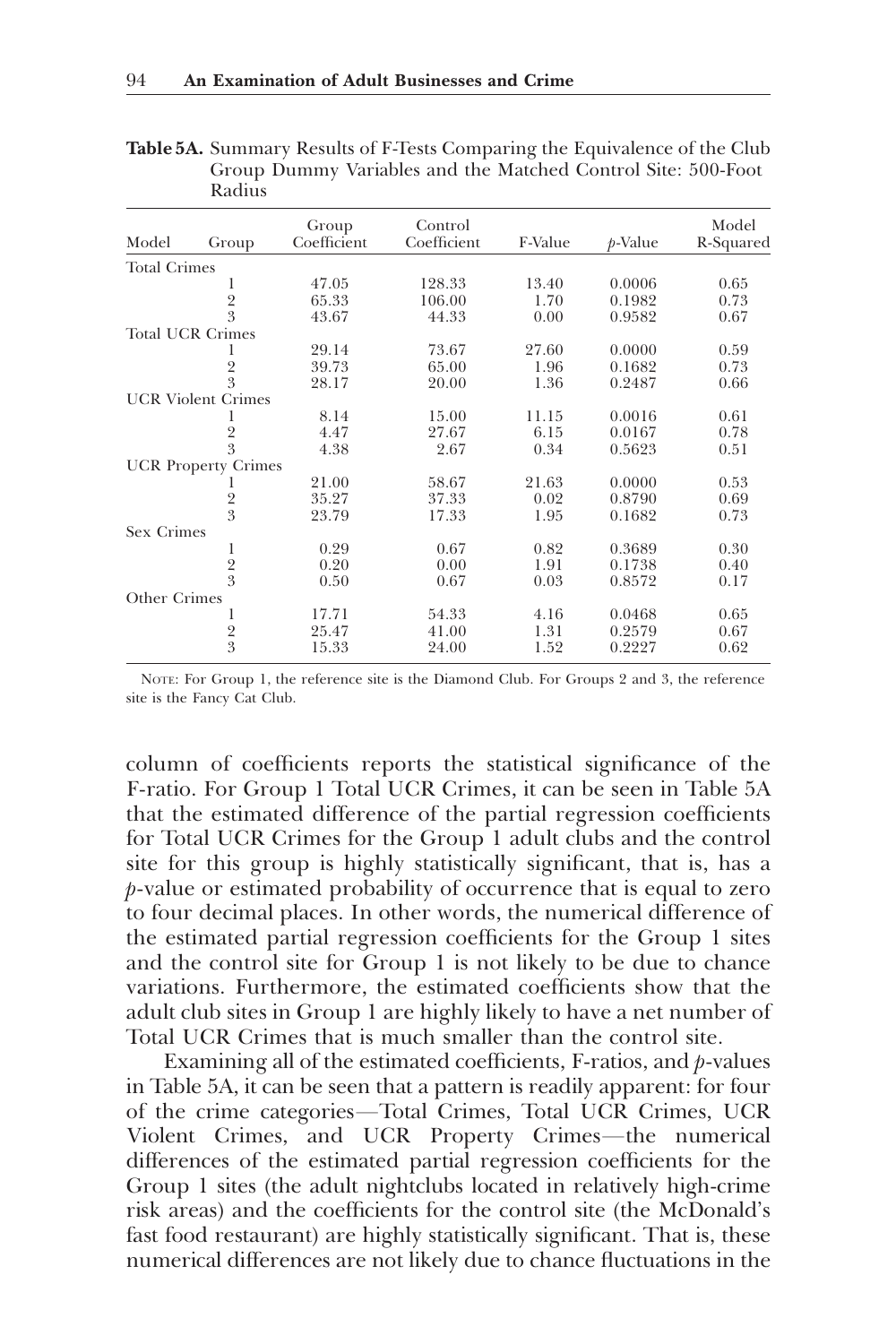| Model                   | Group                      | Group<br>Coefficient | Control<br>Coefficient | F-ratio | $p$ -value | Model<br>R-squared |
|-------------------------|----------------------------|----------------------|------------------------|---------|------------|--------------------|
| <b>Total Crimes</b>     |                            |                      |                        |         |            |                    |
|                         | 1                          | $-55.67$             | 257.67                 | 151.77  | 0.0000     | 0.87               |
|                         |                            | 104.67               | 239.00                 | 8.17    | 0.0063     | 0.87               |
|                         | $\frac{2}{3}$              | 78.33                | 74.33                  | 0.03    | 0.8561     | 0.79               |
| <b>Total UCR Crimes</b> |                            |                      |                        |         |            |                    |
|                         |                            | $-36.33$             | 185.67                 | 408.27  | 0.0000     | 0.87               |
|                         | $\overline{2}$             | 65.00                | 137.67                 | 7.97    | 0.0069     | 0.87               |
|                         | 3                          | 53.13                | 37.33                  | 1.24    | 0.2698     | 0.79               |
|                         | <b>UCR Violent Crimes</b>  |                      |                        |         |            |                    |
|                         |                            | 1.62                 | 23.00                  | 30.57   | 0.0000     | 0.67               |
|                         |                            | 7.20                 | 51.67                  | 16.13   | 0.0002     | 0.89               |
|                         | $\frac{2}{3}$              | 6.54                 | 3.33                   | 0.89    | 0.3508     | 0.76               |
|                         | <b>UCR Property Crimes</b> |                      |                        |         |            |                    |
|                         | 1                          | $-37.95$             | 162.67                 | 344.71  | 0.0000     | 0.87               |
|                         | $\frac{2}{3}$              | 57.80                | 86.00                  | 3.10    | 0.0849     | 0.86               |
|                         |                            | 46.58                | 34.00                  | 1.13    | 0.2936     | 0.79               |
| Sex Crimes              |                            |                      |                        |         |            |                    |
|                         | 1                          | 0.67                 | 0.67                   | 0.00    | 1.0000     | 0.18               |
|                         |                            | 0.67                 | 2.33                   | 0.52    | 0.4734     | 0.49               |
|                         | $\frac{2}{3}$              | 0.67                 | 1.67                   | 0.46    | 0.4992     | 0.43               |
| Other Crimes            |                            |                      |                        |         |            |                    |
|                         | 1                          | $-19.71$             | 71.67                  | 31.32   | 0.0000     | 0.81               |
|                         |                            | 39.27                | 100.33                 | 7.75    | 0.0077     | 0.82               |
|                         | $\frac{2}{3}$              | 24.92                | 36.00                  | 1.11    | 0.2973     | 0.74               |

| <b>Table 5B.</b> Summary Results of F-Tests Comparing the Equivalence of the Club |
|-----------------------------------------------------------------------------------|
| Group Dummy Variables and the Matched Control Site: 500-Foot                      |
| Radius.                                                                           |

NOTE: For group 1, the reference site is the Diamond Club. For groups 2 and 3, the reference site is the Fancy Cat club.

data. In other words, the expected numbers of crime events for these four categories of crime reported within 500-foot perimeters of the Group 1 adult nightclub locations are much lower than those reported within this perimeter for the control site. And these differences are not likely to be due to random or chance fluctuations.

For these four categories of crime incidents, the numerical differences of the coefficients for the Group 2 (clubs located in medium-crime risk areas) and Group 3 (clubs located in low-crime risk areas) adult nightclub sites and their respective control sites are not nearly as large and tend not to reach statistical significance. An exception is the Group 2 constrained model for UCR Violent Crimes, which has an F-ratio of 6.15. This F-ratio has a  $p$ -value or probability of occurrence under the null hypothesis of no difference in the regression coefficients for the club and control sites of .0167, which is statistically significant at the .05 level. Generally, however, the main conclusion from Table 5A for these four crime categories is that, within the 500-foot perimeters, there are significantly lower numbers of crime incidents reported around the Group 1 adult nightclubs than around the corresponding control site. For the Group 2 and Group 3 club sites, the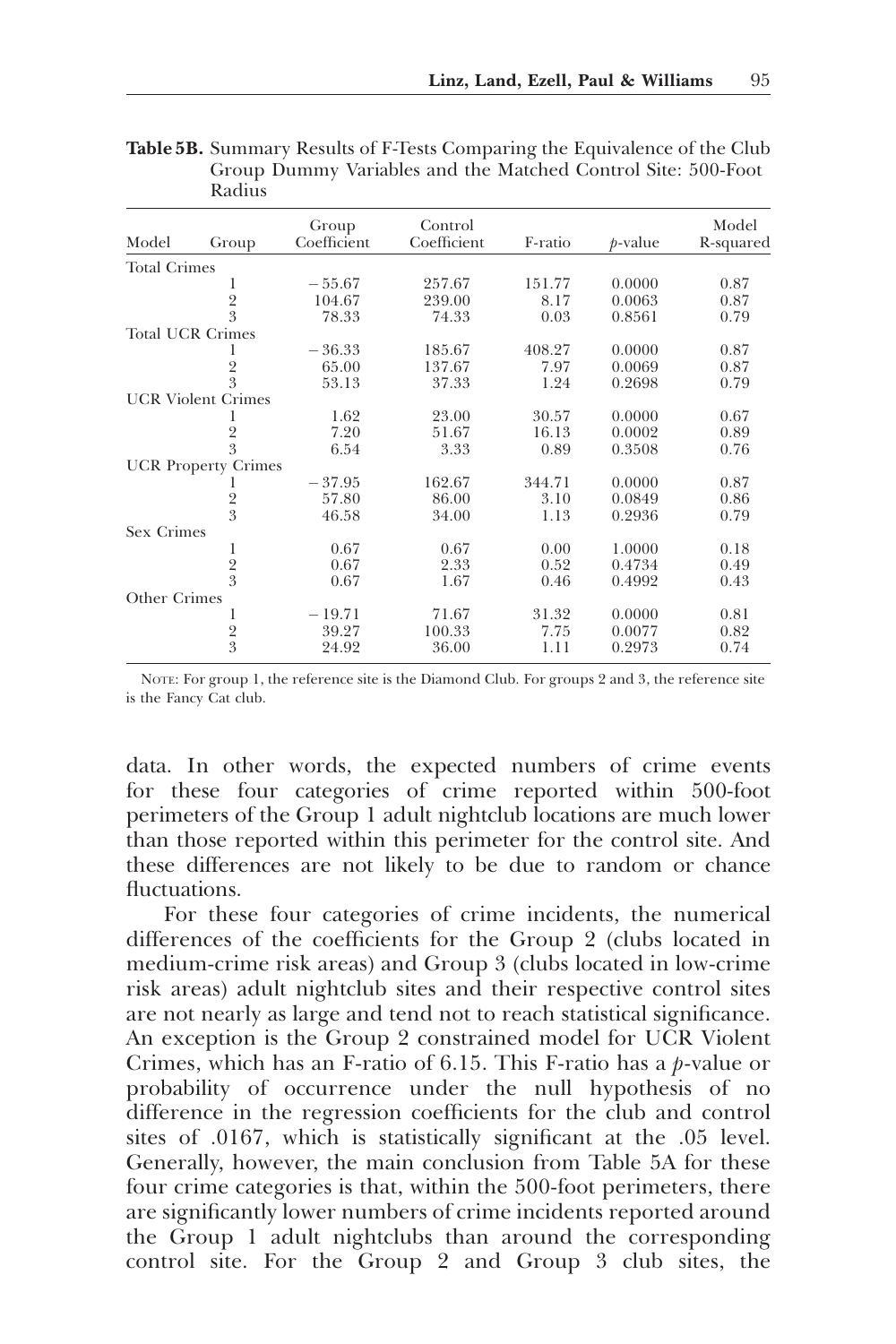differences in the partial regression coefficients tend not to be as large and not attain statistical significance.

For the other two crime categories in Table 5A—Sex Crimes and Other Crimes—there is less of a pattern to the group differences. Recall that the number of sex crimes reported per year at any of the adult nightclub or control sites is very small. It is therefore not surprising that none of the numerical differences of regression coefficients for the groups of club sites and their corresponding control sites attain statistical significance. For the Other Crimes category, the numerical differences of the estimated regression coefficients for both the Group 1 clubs and their control site attain statistical significance. Even for these crimes, however, the numerical values of the regression coefficients for the Group 2 club locations (25.47) and their control site (41) indicate a larger expected number of crime incidents—about 16 per year—within the 500foot perimeters around the club locations than around the control site. But the variability within the Group 2 club locations is sufficiently large that this numerical difference is not statistically significant.

What is the effect on the club group versus control site comparisons of enlarging the perimeters for crimes reported to 1,000 feet around the sites? Recall that this allows for the inclusion of more crime incidents from the neighborhoods around the club and control locations. Table 5B provides the answers. For four of the six crime categories—Total Crimes, Total UCR Crimes, UCR Violent Crimes, and Other Crimes—the estimates in Table 5B show that the adult club sites have estimated partial regression coefficients that are much smaller than those of the corresponding control sites for the Group 1 and Group 2 clubs. And these numerical differences all are statistically significant at the .05 level. Indeed, most of the F-ratios have p-values much smaller than .05. The estimated partial regression coefficients for the UCR Property Crimes category show a similar pattern of differences of club and control sites for the Group 1 clubs. However, while the coefficient difference is in a similar direction for the Group 2 clubs and control site for this crime category for the Group 2 clubs, the corresponding F-ratio has a  $p$ -value of .08, which does not exceed the .05 level of statistical significance. For the fifth crime category, Sex Crimes, the numerical differences between expected numbers of incidents reported for the club and control sites again are small and statistically insignificant. In brief, the main effect of enlarging the perimeters around the adult nightclub and control site locations from 500 to 1,000 feet for most categories of reported crime incidents is that the gaps in the expected numbers of crime incidents become very large and highly statistically significant for both the high- and the medium-crime risk locations.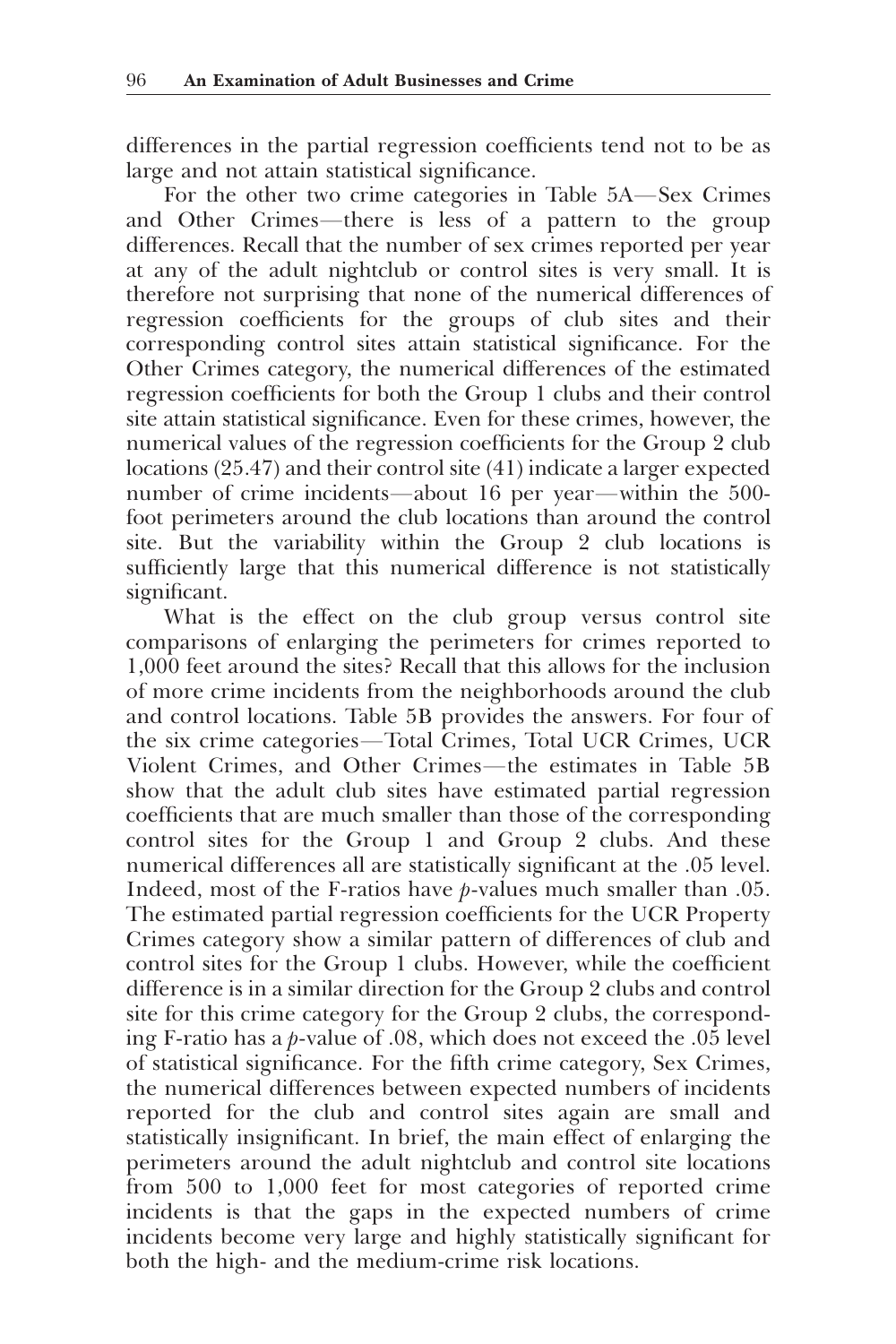## **Conclusion**

On the basis of the findings reviewed above, it must be concluded that there is little evidence in the data to support the main hypothesis stated earlier. Recall that we asked: once variables known to be related to crime events suggested by social disorganization and routine activities theories have been taken into account, does the presence of an adult business in a localized area increase the concurrence in space and time of offenders motivated to commit crimes together with suitable targets for the crimes in the absence of guardians capable of preventing or deterring the crimes? We found that, at least in Charlotte, North Carolina, it is not the case that the presence of an adult nightclub increases the number of crime incidents reported in localized areas surrounding the club as compared to the number of crime incidents reported in comparable localized areas that do not contain an adult nightclub.

Indeed, the empirical data and analyses reported above imply the opposite, namely, that the nearby areas surrounding the adult nightclub sites have smaller numbers of reported crime incidents than do corresponding areas surrounding the three control sites studied. Furthermore, it must be emphasized again that the control sites were chosen solely by matching set demographic characteristics (which were chosen on the basis of crime opportunity/routine activities theory and research) of the census block or blocks containing the adult nightclubs and control sites. Thus, these findings could not have been biased by the choice of the control sites. Further, although not incorporated into the formal model, examination of the vehicular traffic patterns and number of commercial establishments surrounding the adult businesses yielded no consistent pattern of findings. There were not, for example, consistently more business targets for crime or greater numbers of human traffic passing through the control areas that would account for the greater numbers of crimes in these locations compared to the adult locations.

Our regression analyses help to identify more precisely exactly where the adult nightclubs with relatively low numbers of reported crime incidents are located. Specifically, for local areas around the adult nightclub and control sites defined by 500-foot radii, the regression analyses show that it is in the high-crime risk locations in which the numbers of reported crimes are significantly lower than in the corresponding control site. In the medium- and low-crime risk club and control site locations, the regression models estimate smaller effect coefficients for crime risk of the club locations than for the corresponding control sites. However, the numerical differences of the coefficients for these two more moderate-crime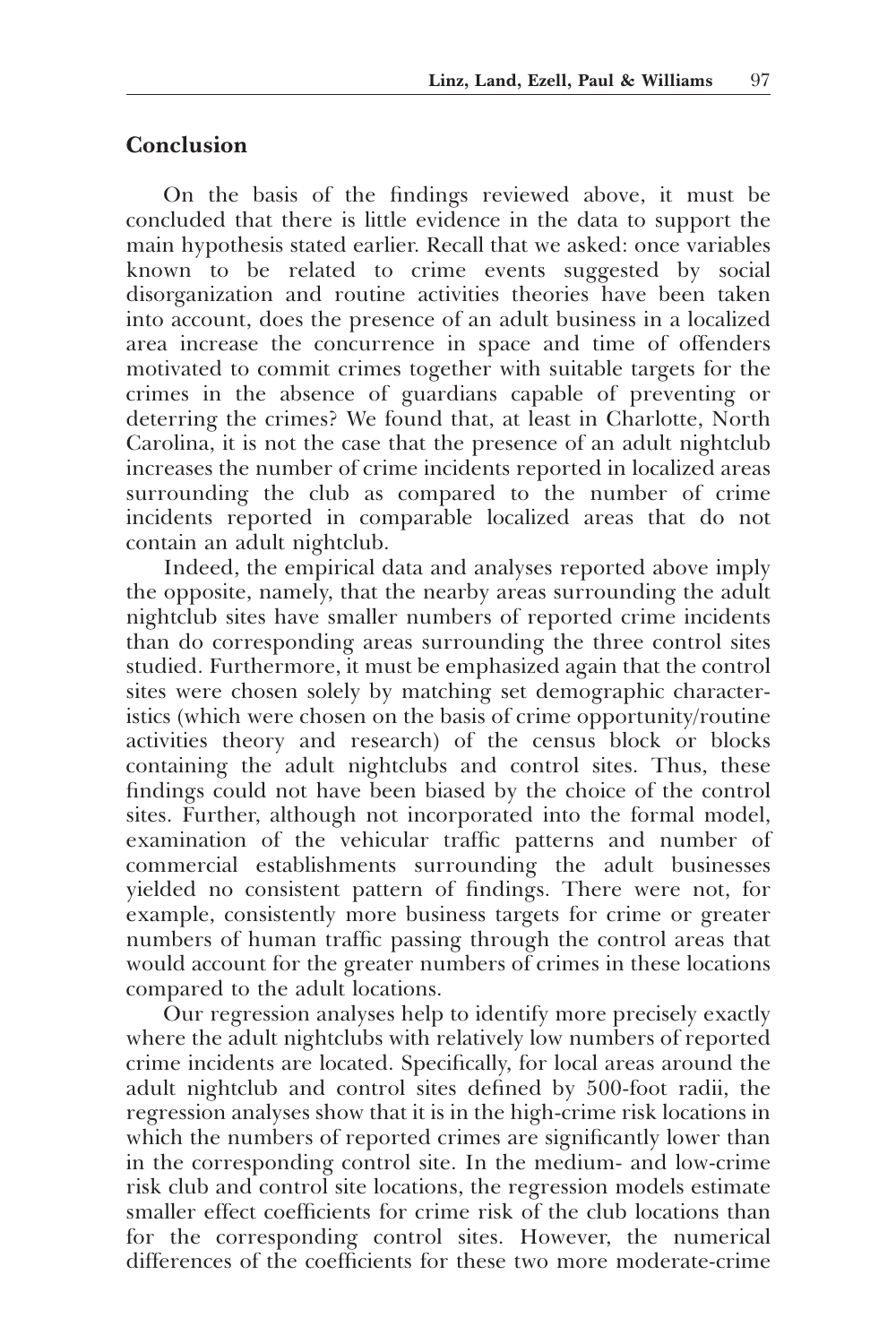risk groups versus their control sites generally do not reach standard levels of statistical significance. The regression analyses for the clubs and control sites defined by the 1,000-foot radii (which allow for the inclusion of more crime incidents from the neighborhoods around the sites) show similar results for the highcrime risk locations. In addition, the 1,000-foot perimeter regression analyses similarly show that the medium-crime risk locations generally have significantly lower numbers of crime incidents that those reported for the corresponding control site.

Our analyses of the overall mean numbers of crime incidents (for the adult nightclubs compared to the control sites) for the years 1998–2000 suggest that Charlotte, like many cities across the country and the United States as a whole (U.S. Department of Justice, Federal Bureau of Investigation 2000), was experiencing declining numbers of crime incidents during this period. These analyses show that the overall lower numbers of crime incidents reported in the local areas around the adult nightclubs than around the control sites declined across the three years. That is, the differences decreased, thus indicating that, as the overall level of crime in Charlotte declined from 1998 to 2000, the numbers of crime incidents reported in local areas around the control sites declined toward the lower levels already present in the local areas surrounding the adult club sites. In other words, the areas around the adult club sites already had relatively low levels of reported crime in 1998. Then, as the overall levels of crime in Charlotte declined in 1999 and 2000, the numbers of crime incidents reported around the club sites remained at these low levels. But, during 1999 and 2000, the numbers of crime incidents reported around the control sites declined along with crime levels in the city as a whole and toward the already low levels of the locations around the club sites.

## Implications for Crime Opportunity and Social Disorganization **Perspectives**

What accounts for these findings? In contradiction to the hypothesis stated earlier in this article, why do the local areas surrounding the adult nightclubs in Charlotte have lower numbers of reported crime incidents than corresponding areas around the control sites? Why do we not find empirical evidence of the social disorganization/crime opportunity spillover of these adult establishments of the type cited at the outset of this article?

First, the adult nightclub business in the late-1990s in many respects may be quite unlike that of the 1960s and 1970s when these establishments were relatively new forums of entertainment in American society. As noted in the introduction to this article, adult nightclubs have been subjected to over two decades of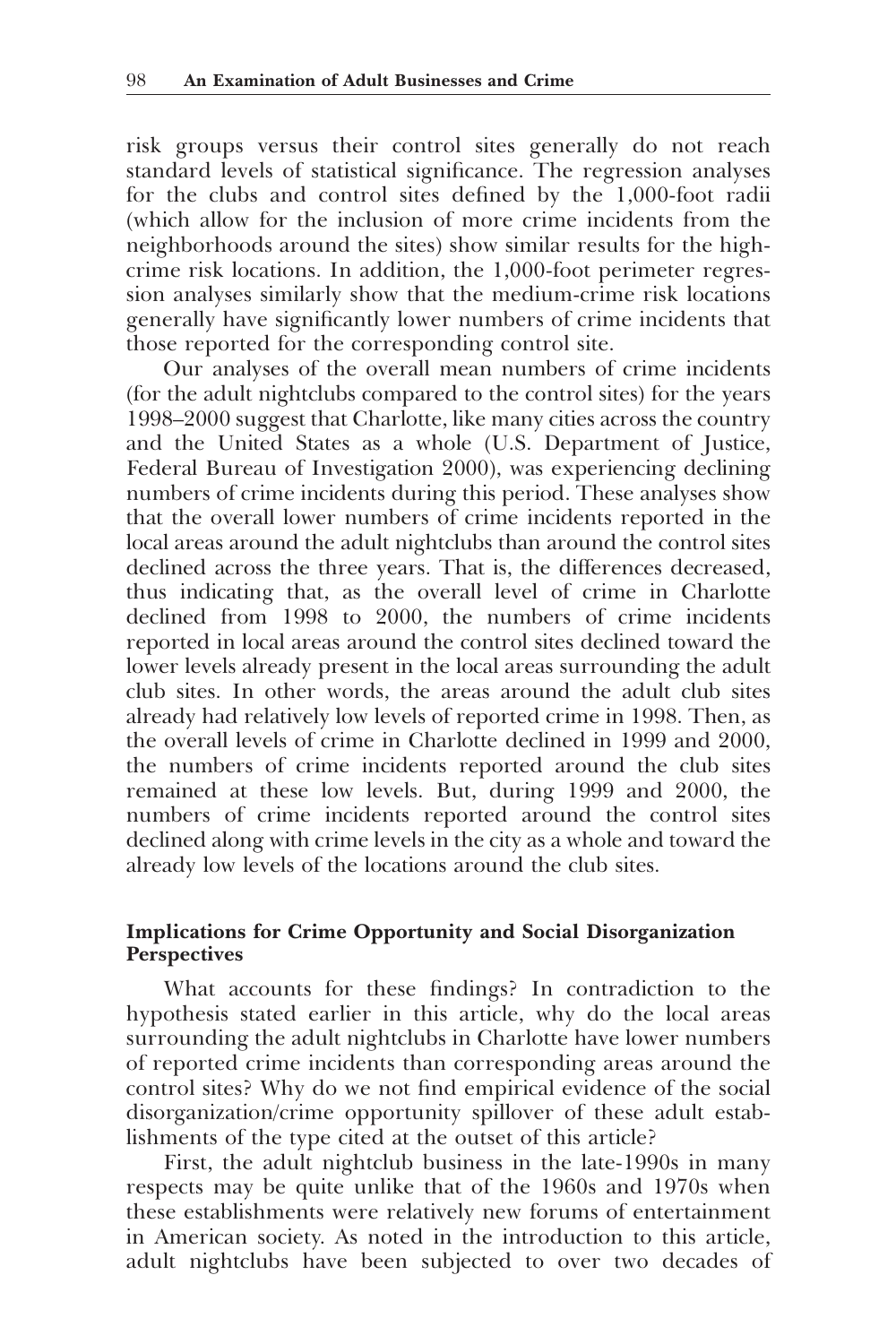municipal zoning restrictions across the country, and they usually must comply with many other regulations as well. These clubs do not appear to be locations where potential offenders gather to prey on desirable targets in the absence of crime suppressors, such as employees whose role is to ensure the safety of customers and the maintenance of order within the clubs.

The establishments themselves have evolved more closely into legitimate businesses—establishments with management attention to profitability and continuity of existence. To meet these objectives, it is essential that the management and/or owners of the clubs provide their customers with some assurance of safety. Accordingly, adult nightclubs, including those in Charlotte, often appear to have better lighting in their parking lots and better security surveillance than is standard for non-nightclub business establishments. These may be factors producing fewer crime opportunities and lower numbers of reported crime incidents in the surrounding areas of the clubs.

The extensive management of the parking lots adjoining the exotic dance nightclubs, in many cases including guards in the parking lots, valet parking, and other control mechanisms, may be especially effective in reducing the possibility of violent disputes in the surrounding area. In addition, unlike other liquor-serving establishments (bars and taverns that do not offer adult entertainment) that may be present in the control areas, violent disputes in the areas surrounding exotic dance clubs between men over unwanted attention by other males to dates or partners are minimal due to the fact that the majority of patrons attend the clubs without female partners. Thus, the possibility of interpersonal aggression may be greatly reduced in the vicinity of adult dance clubs, compared to most other locations where adults congregate, such as bars or taverns that do not feature adult entertainment.

Findings from a qualitative, anthropological case study of several of the exotic dance clubs included in this study undertaken by Hanna (2001) are consistent with these speculations. Three adult clubs were chosen to reflect three different kinds of economically developed neighborhoods. Neighborhood residents had few complaints about the adult businesses and most neighboring business owners were quick to note that the reason they felt the adult clubs had few negative effects was because of very efficient management of the property and facilities.

A related, but alternative, explanation might also be considered. Perhaps victims of crime in areas surrounding adult clubs are not motivated to report crime incidents to the police. If this were the case, there may not be stable crime reporting across study and control sites. It could be that, compared to the control sites, more of the crime that occurs in the adult dance club zone goes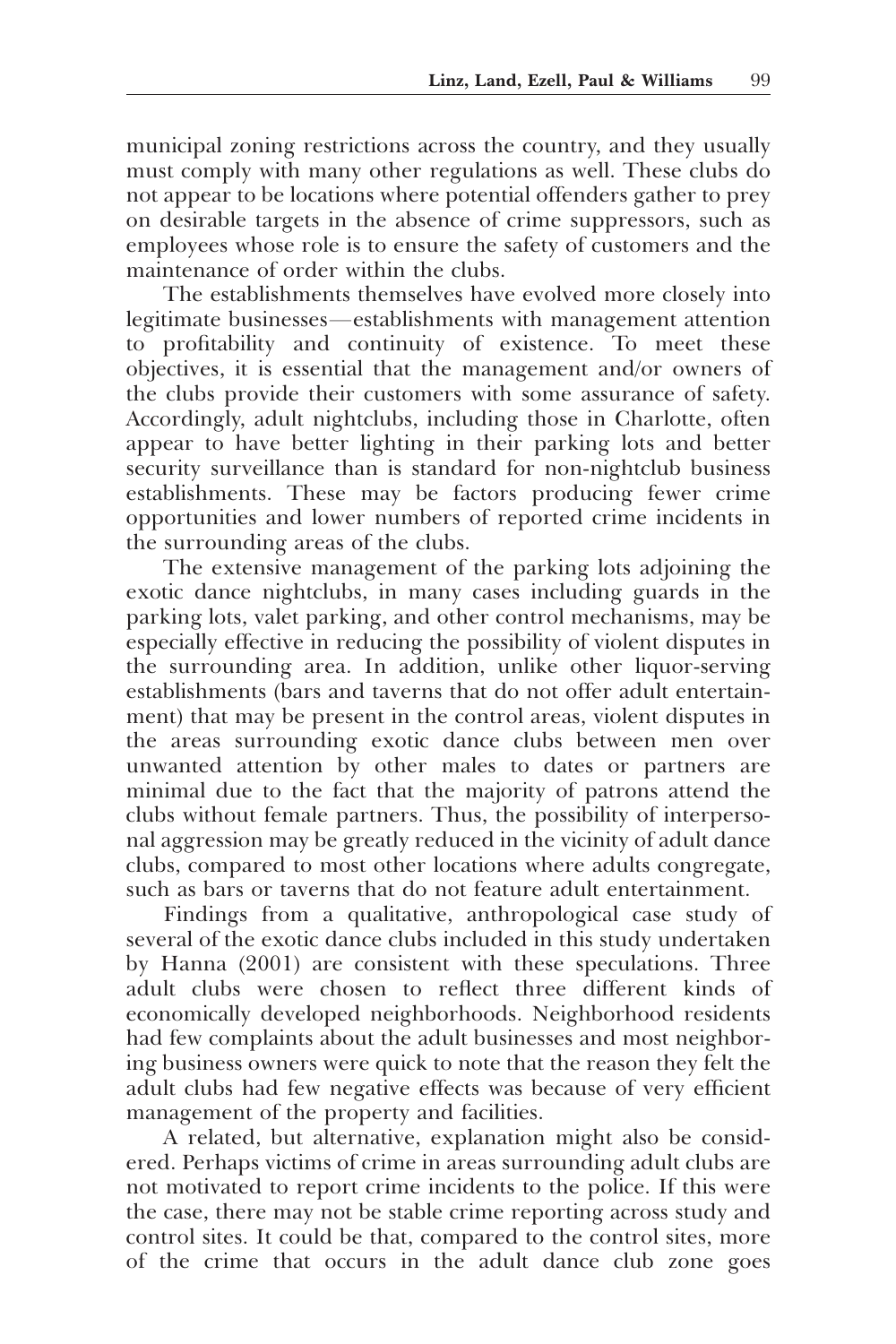unreported. It seems plausible that many of the victims of crime in these areas might not want to draw attention to themselves. This may be a plausible alternative explanation for crimes such as personal assault and robbery; it would not be a reasonable explanation for burglary, serious property crimes in adjacent buildings, murder, or serious personal assault.

Finally, it is important to point out that imperfections in matching control and adult club areas may always be advanced to account for the findings here or for any other quasi-experimental study. While we attempted to match the sites on variables known to be related to crime as suggested by criminological theory and further examined business and traffic patterns and found no consistent pattern that could plausibly account for the results, it is never possible, logically, to rule out all alternative explanations based on some unobserved variable to match all possible variables. Indeed, we always fail to match on some unspecified variable. The challenge is to identify that variable before hand which may more reasonably account for the findings.

One specific difference between control and club sites may be worth noting, however, and could be the basis for further study. We chose specific business locations in the center of the control areas for our crime event counts, and this yielded two popular fast food restaurants and a gas station as control sites. There might be more appropriate control sites for comparison given the context of the secondary effects legal arguments.

Conceptually, it may be more appropriate to compare adult club sites with non-adult club sites so that one can determine whether the type of club activity affects the level of crime. This comparison may be implicit (if not explicit) in the minds of citizens and justices when considering whether an adult club should be allowed to locate in a particular area. Methodologically, using basic service type businesses such as fast food restaurants as control sites may confound the comparisons being made in the research, even if they are located in areas equivalent to those in which adult dance clubs are located.

There is an empirical study conducted in another locale, which may allay the concern that the control areas chosen in the present study would yield abnormally high crime rates relative to adult club locations. The Board of Commissioners of Fulton County, Georgia (Atlanta area) attempted to address the assumption that the consumption of alcoholic beverages in adult entertainment establishments may contribute to increased crime in the vicinity of such adult entertainment establishments. This study, conducted by the Fulton County Police Department, compared calls for service to the police that resulted in an arrest or a report in the vicinity of six liquor-serving establishments that featured adult entertainment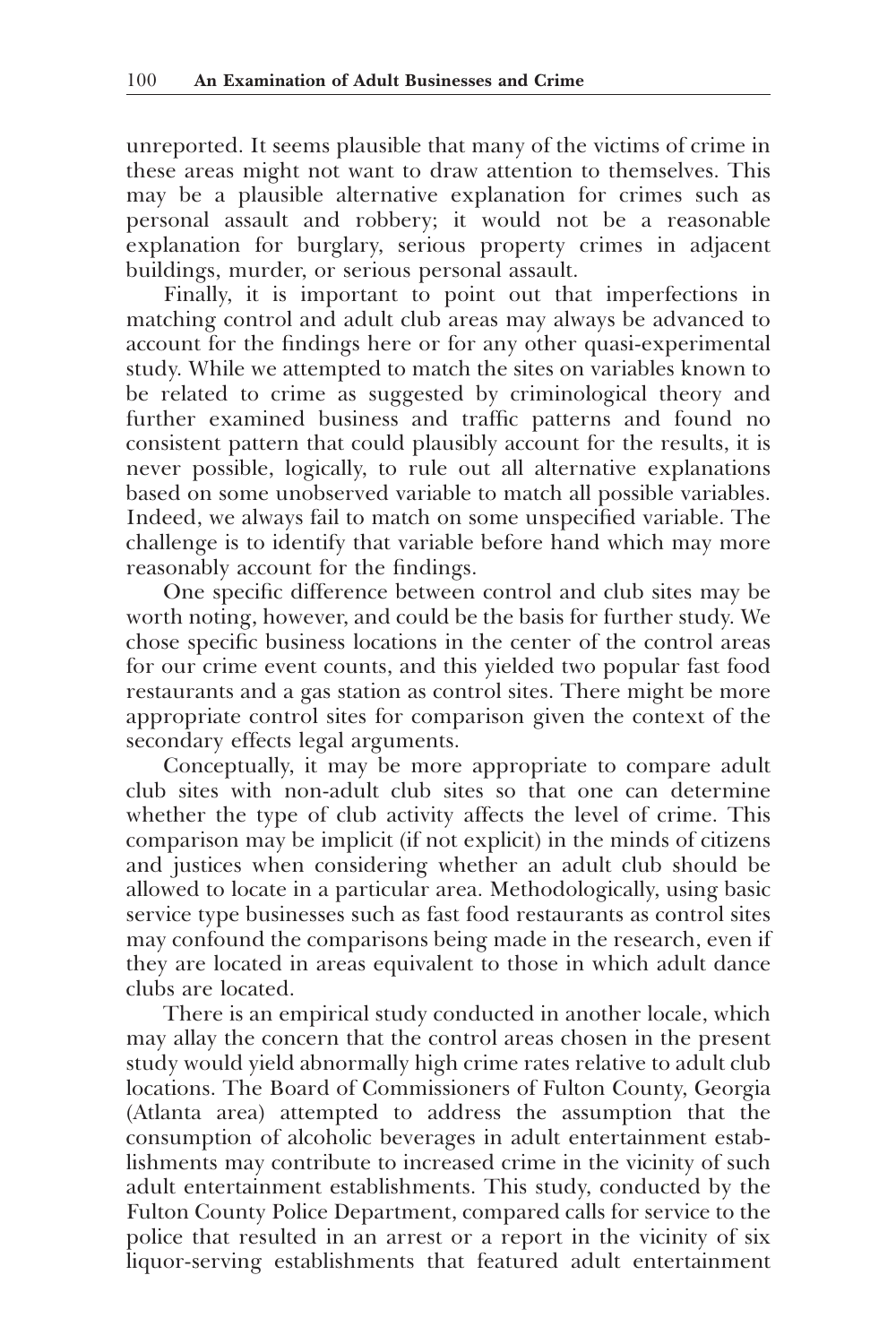and six liquor-serving establishments that did not include adult entertainment (Fulton County Police 1997). The findings indicated substantially more calls for service to the police to liquor establishments that *did not* provide adult entertainment compared to liquor establishments featuring adult entertainment. These findings lend credibility to the outcome of the present study and suggest that the results are not a function of improperly matched control and test sites. Unfortunately, the Fulton County study did not match test and control areas on demographic variables known to be related to crime and is therefore methodologically limited.

The most informative approach would be to examine crime incidents surrounding adult businesses while simultaneously controlling for all other known or suspected causes of crime. This would include taking into account variables such as land use, social disorganization and crime opportunity, traffic patterns, and the presence or absence of alcohol-serving establishments. Future research should be devoted to the study of secondary effects of adult businesses with these methodological refinements.

#### Legal and Policy Implications

It has been demonstrated through this study that there may be a sufficient basis for a serious challenge to the assumption made by municipalities and the courts that there is an empirical relationship between exotic dance businesses and at least one kind of negative secondary effect, specifically increases in crime. Further, this conclusion is based on research procedures that adhere more thoroughly to long-standing and well-accepted methodological procedures for insuring sound scientific conclusions than previous studies undertaken by municipalities across the country.

In *Pap's*, Justice O'Connor provides room for legal challenges, based on the collection of empirical evidence, to the assertions made by municipalities regarding a relationship between adverse secondary effects and nude dancing. In order to remain consistent with the Supreme Court's holding in *Pap's*, lower courts will be required to consider the methodological legitimacy of evidence of a relationship between negative secondary effects and the subject businesses collected both by governments and by those business owners who attempt to challenge government ordinances restricting their establishments.

Further, in *Alameda*, Justice O'Connor and others further refined her notions of how municipalities' assumptions about adult businesses and secondary effects may be challenged by admonishing cities that they cannot engage in shoddy data collection or reasoning in coming to the conclusion that adult businesses cause these effects. In evaluating the quality of the data collected and the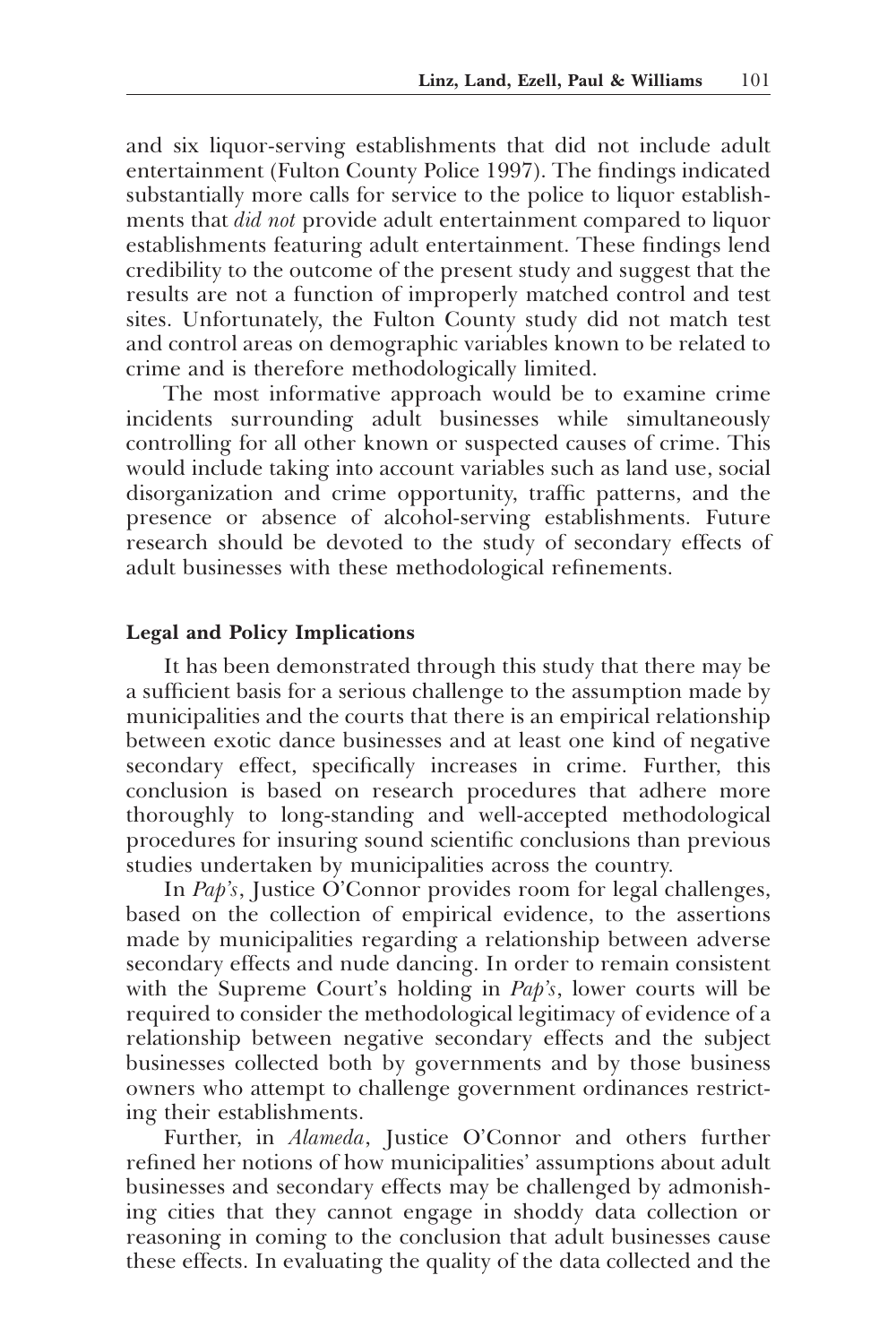reasoning of municipalities, a standard such as that laid out in Daubert for the admissibility of scientific evidence may best serve the interests of justice.

The study presented here, we would argue, meets such standards for admissibility. The application of such standards, bolstered by the Court's opinion in *Alameda*, may force courts to reject studies that have been previously relied upon as evidence of negative secondary effects, and require new, more methodologically sound studies to demonstrate the necessity for regulations directed at the exotic dance industry.

## Challenging Common Sense Assumptions About Adverse Secondary **Effects**

This investigation suggests it may be best not to assume adverse secondary effects in the form of greater crime emanate from adult businesses in a community. Further tests of this assumption on a community-by-community basis are not tremendously difficult. Justice Souter noted in his opinion in Alameda:

. . . stress should be placed on the point that requiring empirical justification of claims about property value or crime is not demanding anything Herculean. Increased crime, like prostitution and muggings, and declining property values in areas surrounding adult businesses, are all readily observable, often to the untrained eye and certainly to the police officer and urban planner. These harms can be shown by police reports, crime statistics, and studies of market value . . .

And precisely because this sort of evidence is readily available, Justice Souter noted:

Reviewing courts need to be wary when the government appeals, not to evidence, but to uncritical common sense in an effort to justify such a zoning restriction. It is not that common sense is always illegitimate in First Amendment demonstration. The need for independent proof varies with the point that needs to be established, and zoning can be supported by common experience when there is no reason to question it. But we must be careful about substituting common assumptions for evidence, when the evidence is as readily available as public statistics and municipal property valuations, lest we find out when the evidence is gathered that assumptions are highly debatable.

In fact, in the Alameda case, Justice Souter has formulated a legal test based on empirical verification. He argues that the weaker the empirical evidence concerning secondary effects, the more likely the governmental action is not content neutral. He states: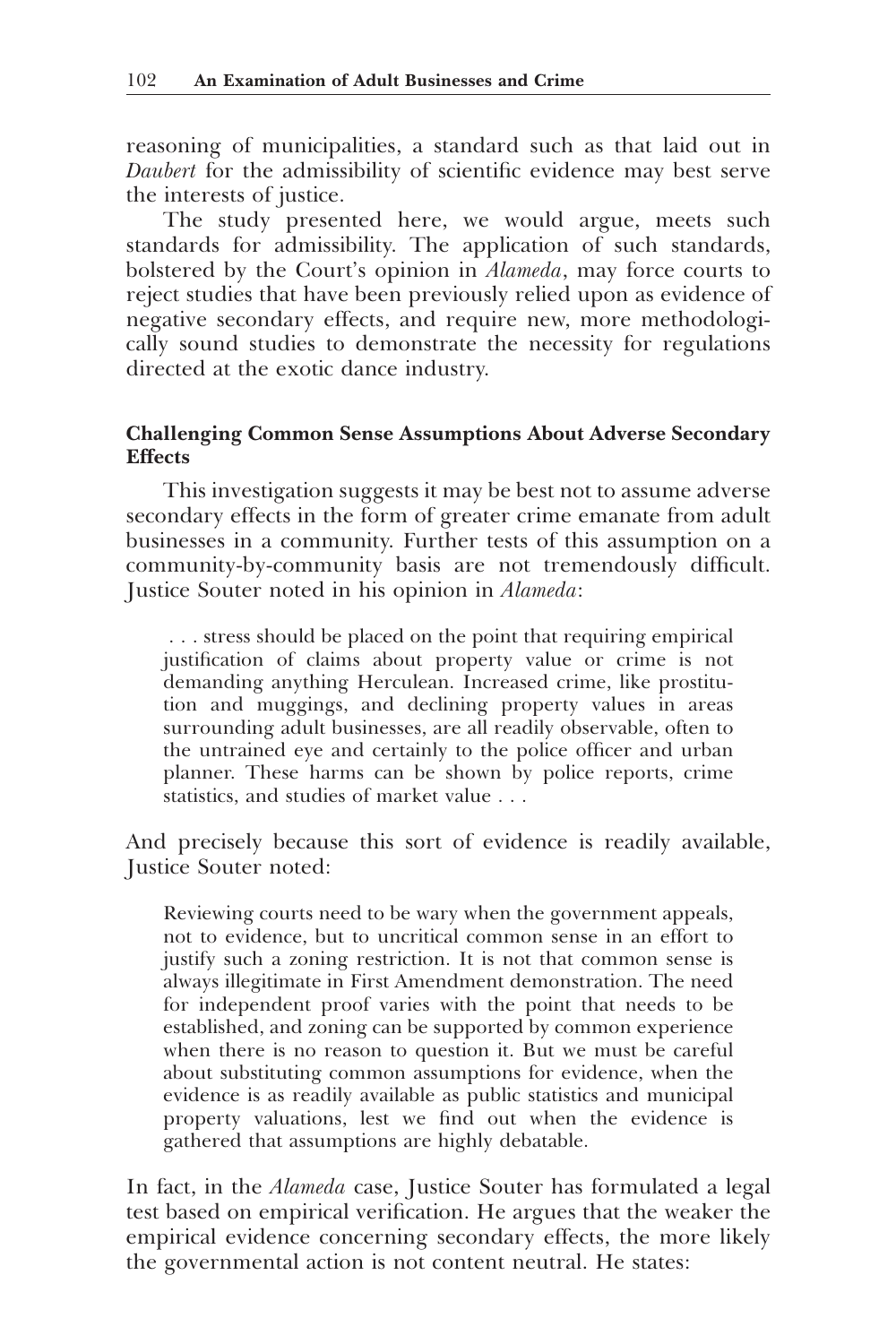. . . The lesson is that the lesser scrutiny applied to . . . zoning restrictions is no excuse for government failure to provide a factual demonstration for claims it makes about secondary effects; on the contrary, this is what demands the demonstration. And finally the weaker the demonstration of facts distinct from disapproval of the adult viewpoint, the greater the likelihood that nothing more than condemnation of the viewpoint drives the legislation. The danger is that without empirical verification the city has a right to experiment with a First Amendment restriction in response to a problem of increased crime that the city has never shown to be associated with adult businesses.

However welcome, this is an admittedly strong position in favor of empirical evidence to substantiate a legal assumption about human behavior. At the very least, however, a study like the one reported here could have the effect of shifting the burden of proof to municipalities to demonstrate that their theory of adverse secondary effects is correct.

#### References

Babbie, E. (1999) The Basics of Social Research. Belmont, CA: Wadsworth.

- Campbell, D. T., & J. C. Stanley (1963) Experimental and Quasi-Experimental Designs for Research. Chicago: Rand McNally.
- Cohen, L. E., & M. Felson (1979) ''Social Change and Crime Rate Trends: A Routine Activity Approach,'' 44 American Sociological Rev. 588–608.
- Cohen, J., W. Gorr, & A. Olligschlaeger (1993) Modeling Street-Level Illicit Drug Markets, Working paper 93–64, The H. John Heinz III School of Public Policy and Management. Pittsburgh: Carnegie Mellon University.
- Cohen, L. E., J. R. Kluegel, & K. C. Land (1981) ''Social Inequality and Predatory Criminal Victimization: An Exposition and Test of a Formal Theory,'' 46 American Sociological Rev. 505–24.
- Davidson, R., & J. G. McKinnon (1993) *Estimation and Inference in Econometrics*. New York: Oxford Univ. Press.
- Duffala, D. C. (1976) ''Convenience Stores, Armed Robbery, and Physical Environmental Features,'' 20 American Behavioral Scientist 227–46.
- Engstad, P. A. (1975) ''Environmental Opportunities and the Ecology of Crime,'' in R. A. Silverman & J. J. Teevan, eds., Crime in Canadian Society. Toronto: Butterworths.
- Fulton County Police (1997) Study of Calls for Service to Adult Entertainment Establishments Which Serve Alcoholic Beverages, January 1995–May 1997. Report to the Board of Commissioners of Fulton County, Georgia.
- Hanna, J. L. (2001) ''Reality and Myth, What Neighbors Say About Exotic Dance Clubs: A Case Study in Charlotte, North Carolina,'' Unpublished manuscript, Univ. of Maryland.
- Hannan, M. T., & A. A. Young (1977) ''Estimation in Panel Models: Results on Pooling Cross-Sections and Time Series,'' 1977 Sociological Methodology 52–83.
- Hsiao, C. (1986) Analysis of Panel Data: Econometric Society Monographs. New York: Cambridge.
- Linz, D., & B. Paul (2002) ''Testing Assumptions Made by the Supreme Court Concerning the Negative Secondary Effects of Adult Businesses: A Quasi-